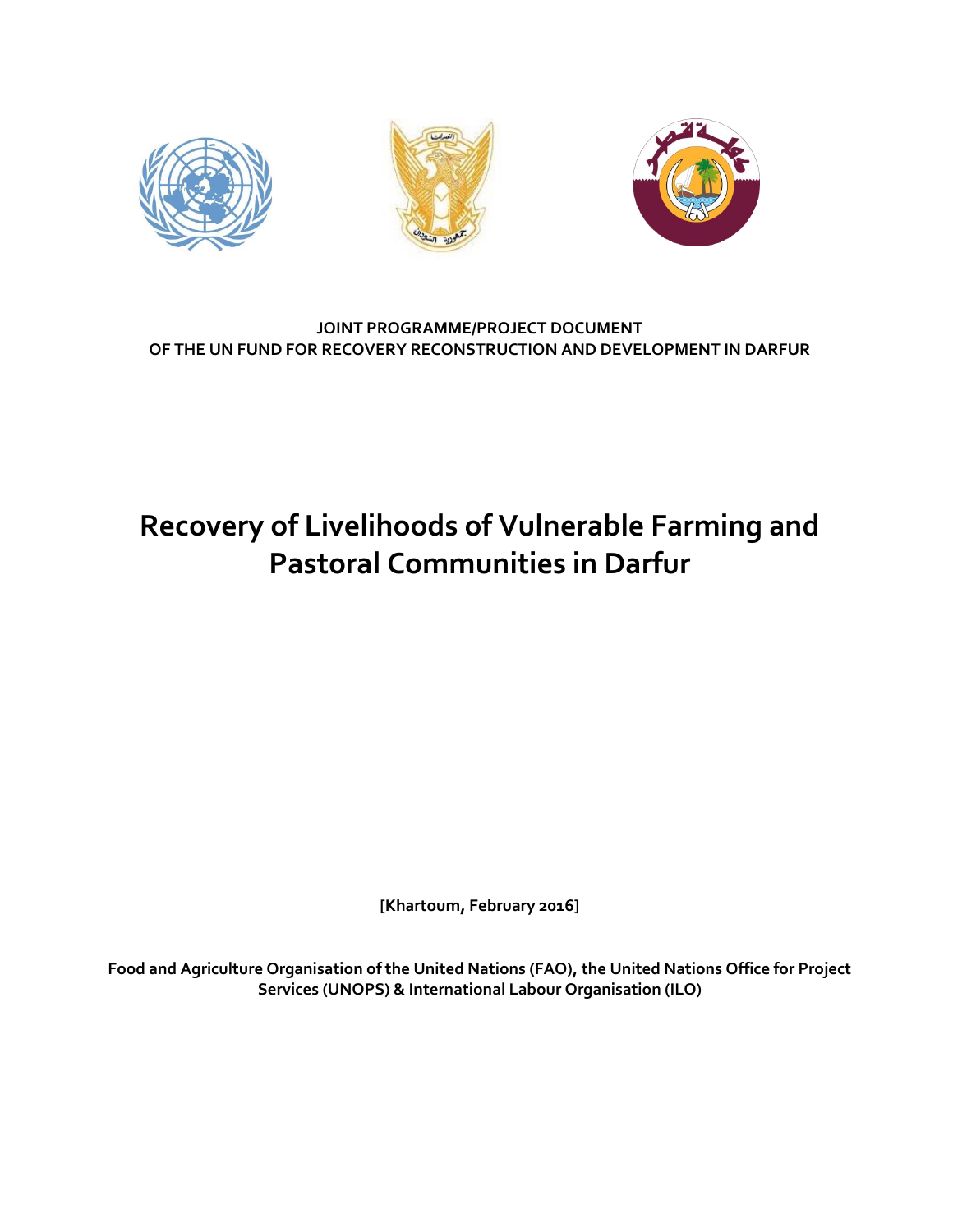| <b>DDS Pillar:</b>            | <b>Economic Recovery</b>                                                                                                                                                                                                                                                                                                                                       |
|-------------------------------|----------------------------------------------------------------------------------------------------------------------------------------------------------------------------------------------------------------------------------------------------------------------------------------------------------------------------------------------------------------|
| <b>Programme title:</b>       | <b>Recovery of Livelihoods of Vulnerable Farming and Pastoral</b><br><b>Communities in Darfur</b>                                                                                                                                                                                                                                                              |
| Programme outcome:            | Food and nutrition security of 288,000 conflict affected farmers and<br>nomads improved by supporting their agriculture and livestock based<br>livelihoods through enhanced access to sustainable water, certified seeds,<br>veterinary and livestock services, and agribusiness skills; and by promotion<br>of community natural resources management systems |
|                               |                                                                                                                                                                                                                                                                                                                                                                |
| Lead Agency                   | Food and Agriculture Organisation of the United Nations (FAO)                                                                                                                                                                                                                                                                                                  |
| <b>Participating Agencies</b> | The United Nations Office for Project Services (UNOPS)<br>International Labour Organisation (ILO)                                                                                                                                                                                                                                                              |
|                               |                                                                                                                                                                                                                                                                                                                                                                |
| Programme Duration:           | 18 Months                                                                                                                                                                                                                                                                                                                                                      |
| Anticipated start/end dates:  | 01/01/2016 - 30/6/2017                                                                                                                                                                                                                                                                                                                                         |
| Total estimated budget*:      | US\$4,881,188                                                                                                                                                                                                                                                                                                                                                  |

### **Names and signatures of (sub) national counterparts and participating UN organisations**

| <b>UN Organisations</b>                                                       | <b>National Coordinating Authorities</b>                                                                        |                                                                                    |  |  |  |
|-------------------------------------------------------------------------------|-----------------------------------------------------------------------------------------------------------------|------------------------------------------------------------------------------------|--|--|--|
| Mr. Abdi Jama<br>Representative<br>Food and Agriculture Organization<br>(FAO) | Dr. El Tigani Seisi<br>Chairperson<br>Darfur Regional Authority (DRA)                                           | Mr. Kamal Hassan Ali<br>Minister<br>Ministry of International<br>Cooperation (MIC) |  |  |  |
| Signature                                                                     | Signature                                                                                                       | Signature                                                                          |  |  |  |
| Date & Seal                                                                   | Date & Seal                                                                                                     | Date & Seal                                                                        |  |  |  |
| Mr. Eyob Getachew                                                             | <b>Technical Counterpart(s)</b>                                                                                 |                                                                                    |  |  |  |
| United Nations Office for Project<br>Service (UNOPS)                          | Tajeldeen Niam<br>Minister of Reconstruction, Development and Infrastructure<br>Darfur Regional Authority (DRA) |                                                                                    |  |  |  |
| Signature:                                                                    | Signature:                                                                                                      |                                                                                    |  |  |  |
| Date & Seal                                                                   | Date & Seal                                                                                                     |                                                                                    |  |  |  |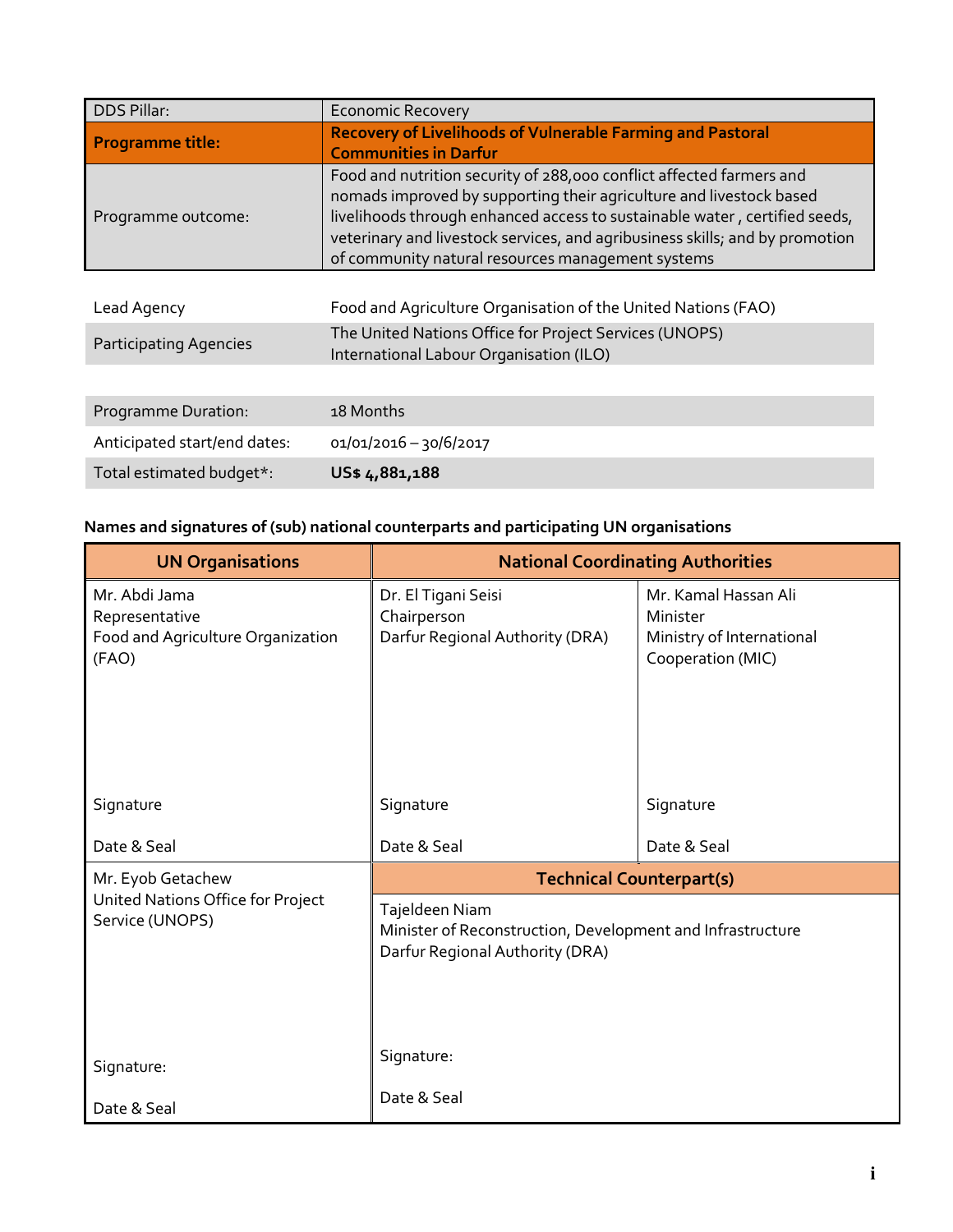### Contents

| $\mathbf{1}$ . |                                                                                                   |  |
|----------------|---------------------------------------------------------------------------------------------------|--|
| 2.             |                                                                                                   |  |
| 3.             | Project strategies, including lessons learned and the proposed joint programme4                   |  |
| 3.1            |                                                                                                   |  |
| 3.2            |                                                                                                   |  |
| 3.2.1          |                                                                                                   |  |
| 3.2.2          |                                                                                                   |  |
| 3.2.3          |                                                                                                   |  |
| 3.2.4          |                                                                                                   |  |
|                |                                                                                                   |  |
| 3.4            |                                                                                                   |  |
| 3.5            |                                                                                                   |  |
| 4.             |                                                                                                   |  |
|                |                                                                                                   |  |
| 4.2            |                                                                                                   |  |
| Table 1:       |                                                                                                   |  |
| 4.3            |                                                                                                   |  |
| 5.             |                                                                                                   |  |
| Table 2:       |                                                                                                   |  |
| 6.             |                                                                                                   |  |
| 7.             |                                                                                                   |  |
| 8.             |                                                                                                   |  |
| Table 3:       |                                                                                                   |  |
| 9.             |                                                                                                   |  |
| Table 4:       | Work plan of Recovery of Livelihoods of Vulnerable Farming and Pastoral Communities in Darfur  21 |  |
| 10.            |                                                                                                   |  |
| Annex I:       |                                                                                                   |  |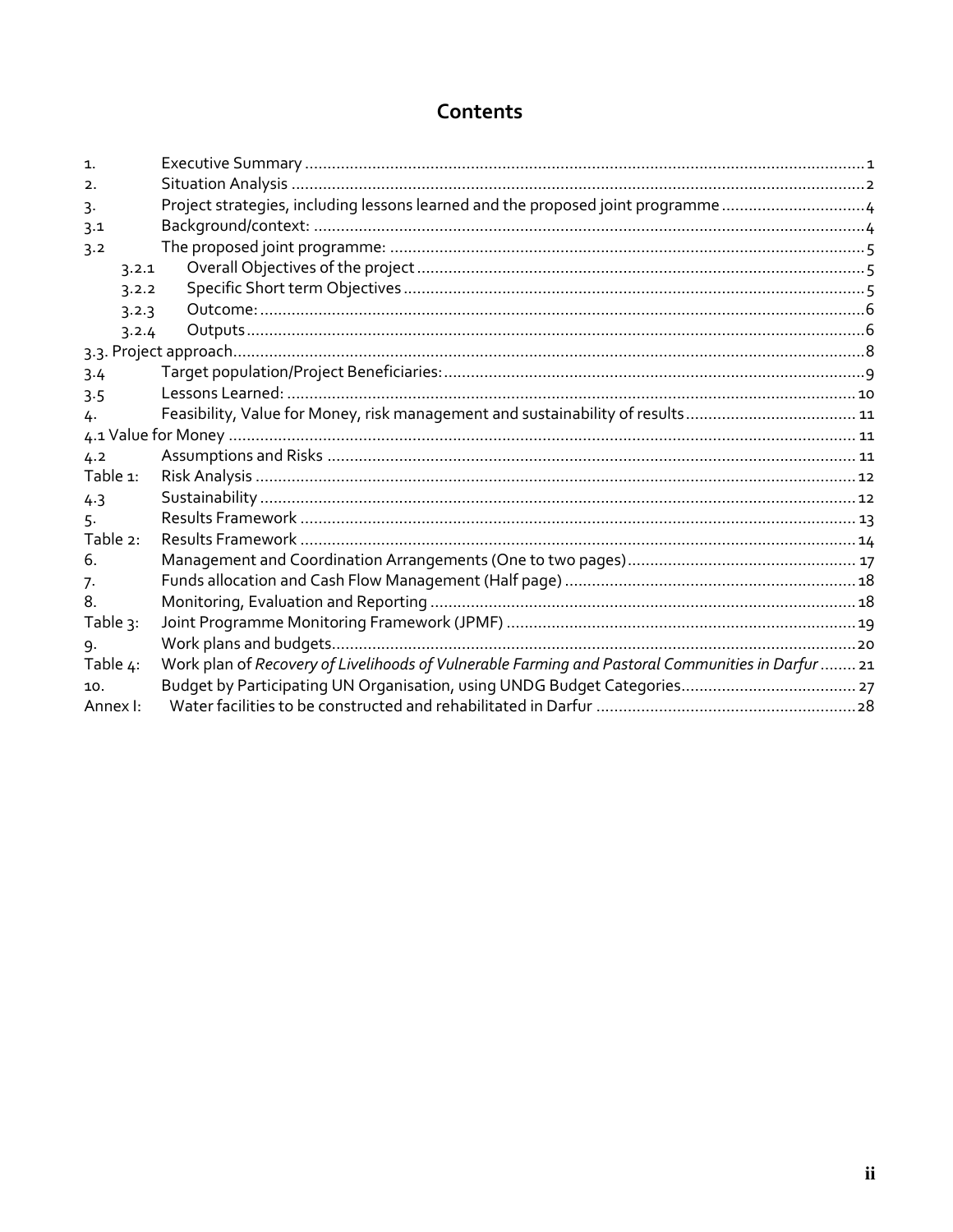### <span id="page-3-0"></span>**1. Executive Summary**

Agriculture and livestock are the two key sources of livelihoods for Darfuris and are both dependent on rainwater. Prolonged conflict, massive population growth, urbanisation and climate change have had a negative impact on the water infrastructure in Darfur in recent years. Disputes over natural resources such as water, particularly between pastoralist and farming communities, have fuelled conflicts in Darfur. Due to the conflict, the majority of hafirs and water yards and the small-scale irrigation systems have become dysfunctional. In addition, many systems have outlived their lifespan or have collapsed from inadequate maintenance. Addressing environmental concerns is a critical task for achieving longer term stability in Sudan. Construction of surface dams and rehabilitation of hafirs and shallow wells will greatly contribute to sustaining peaceful coexistence among its people and is a prerequisite to supporting long term sustainable return, early recovery and development. Combined with interventions to improve crop and livestock production and productivity through community seed multiplication and community animal health delivery system and through developing entrepreneurial skills to increase family income generation, the livelihoods and food security of the conflict affected communities will be considerably enhanced.

The 2011 "Doha Document for Peace in Darfur (DDPD)" paved the way for the Government of Sudan and United Nations to prepare a six-year development strategy for the Darfur Region in early 2013. The Darfur Development Strategy (DDS) aims at realising short-term and medium-term objectives in the fields of rehabilitation, reconstruction, construction and development taking into consideration urgent needs and the need to work out the basis for long-term development – giving special attention to programmes and projects which will enable Darfur to speed up the transition from relief to development.

The DDS prioritises the improvement of crop and livestock production through enhancing availability and access to water and diversification of livelihoods. The key themes, outputs and activities proposed by the Agriculture, Livestock and Rural Livelihoods Thematic Working Group for Pillar III were based on a strategic framework for "natural resources management for food and nutrition security in Darfur" prepared by the Food and Agriculture Organisation of the United Nations (FAO) in January 2012. In response to the urgent needs of the people in Darfur, where agriculture and livestock based livelihood interventions receive the highest priority, FAO in collaboration with UNOPS and ILO, propose to implement the joint project "**Recovery of Livelihoods of Vulnerable Farming and Pastoral Communities in Darfur",** hereinafter referred to as the Project. The main outcome of the Project is to improve the food and nutrition security of 288,000 conflict affected farmers and nomads by supporting their agriculture and livestock based livelihoods through enhancing access to sustainable water, certified seeds, veterinary and livestock services and inputs, and agribusiness skills; and by promotion of community natural resources management systems. **Four million eight hundred eighty one thousand one hundred eighty eight US dollars (US\$ 4,881,188**) has been allocated to the Project from the Qatar Fund through the United Nations Darfur Fund (UNDF) to deliver the following results:

- Construction and rehabilitation of 55 water facilities including 15 hafirs, 20 shallow wells and 20 surface dams;
- Improvement of crop production by supporting production of 1,850 metric tonnes of certified sorghum, millet, sesame and ground nut seeds; enhancing vegetable and legume production;
- Improvement of livestock health and production by enhancing access to veterinary and livestock inputs and services and protecting 200,000 animals against epidemic diseases;
- Diversification of livelihoods involving 700 farmers through development of agribusiness skills.

The Project falls under Economic Recovery Pillar III of the Darfur Development Strategy which aims to contribute positively towards poverty alleviation and transitioning Darfur to development. This will be achieved by improving crop and livestock production and productivity through the sustainable management of natural resources including land, water, forest resources and promotion of alternative energy sources. The Project interventions come under the Foundational and Short-term Activities (FaST), which will serve as essential precursors or prerequisites to a much larger and longer development programme. The FaST activities will enhance the speed of transition from relief to development. The Project will contribute to objective 5 of Pillar 3 FaST activities 'Improved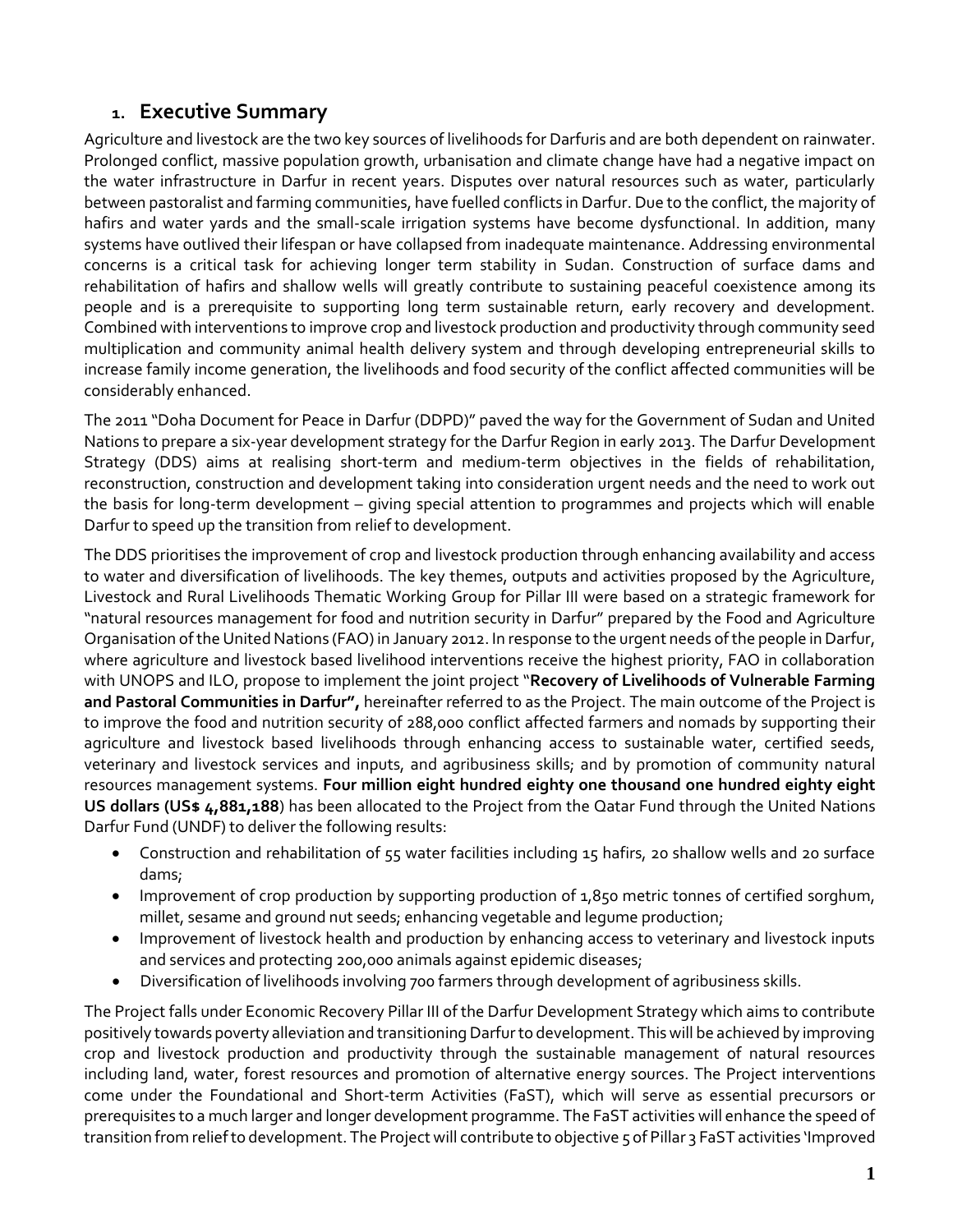crop and livestock production and productivity' and to objective 7 'Improved value chains in livestock, agriculture and livelihoods development'.

The Project will be undertaken in 55 sites involving rehabilitation of 15 hafirs, 20 surface dams and 20 improved shallow wells in four Darfur states including South, North, West and Central as illustrated in details in Annex 1. The other activities will be implemented in the same sites in order to maximise the Project impact. The selection of the Project sites was done in collaboration with the state authorities of the national water corporations, NGOs and Darfur Regional Authority (DRA) in Darfur. The Project will support contracted farmers to produce about 1,850 metric tons of certified sorghum, millet, sesame, and ground nut seeds. Livestock of pastoralist and agro pastoralist households will be protected against epidemic and endemic diseases through improving their access to veterinary services. The Project will select 700 farmers to have their agribusiness skills developed in order to increase their income. The inhabitants of the targeted areas are predominately pastoralists and agro-pastoralists who depend on livestock and crop production for their livelihoods including IDPs and returnees. The total population that would benefit from this Project is estimated at 288,000 people among the pastoralists, agro pastoralists, IDPs, returnees and farmers (124,795 women, 119,775 men, 21,715 boys and 21,715 girls) who are regarded as direct beneficiaries. More than 50% of the beneficiaries will be women and girls who are regarded as direct beneficiaries. The Project will not only improve the target population's access to water but will also help to reduce sexual and gender-based violence (GBV) in the Darfur region. For example, women and girls are often responsible for fetching the water and usually travel long distances in unsafe areas to access water sources. Decreasing the travel distance to access usable water will reduce the need to travel in unsafe conditions that can lead to GBV. Moreover, improving access to water by farmers and nomads will reduce potential conflict over scarce natural resources.

The target population that will benefit from improved access to water for domestic, agriculture and livestock use includes 5 percent pure nomads, 70 percent agro pastoralists and 25 percent pure farmers. About 52 percent of these communities are currently classified as resident and hosting communities, 23 percent returnees, and 25 percent are classified as IDPs. About 10 percent of the total number of the beneficiaries (28,800 people) will be targeted on top of water with crop, livestock and income generating activities. The Project will ensure that more than 50% of the beneficiaries will be women and girls. The distribution of the beneficiaries per state is as follows: 29 percent in North Darfur, 25 percent in West Darfur, 20 percent in Central Darfur, and 26 percent in South Darfur. The indirect beneficiaries will be the staff of the state line ministries concerned with water rehabilitation, crop and livestock interventions. Furthermore, the neighbouring communities will also learn from the best practices and approaches of the Project. Around one million animals are expected to benefit from the improved access to water and veterinary services.

Implementation of the Project activities in the field will mostly be carried out by contractors through closed competitive bids for the private and public sectors and NGOs who will implement through food/cash for work modality to ensure community ownership and sustainability. FAO, UNOPS, ILO the counterpart ministry in the Darfur Regional Authority (DRA), and the national water authorities in Darfur will jointly supervise the management and implementation of the Project through setting up a Steering Committee. The TOR for the Steering Committee will be discussed, agreed upon and drafted by the stakeholders. Wherever necessary or required, technical support will be sought from FAO Regional Near East (RNE) office in Cairo or FAO headquarters in Rome and from the UNOPS African Regional Office Environment and Sustainability Advisor and from the ILO Cairo office and the Decent Work Team for Africa which covers Sudan.

### <span id="page-4-0"></span>**2. Situation Analysis**

The economy of the Darfur Region is heavily based on farming and livestock keeping, with more than 70 percent of the population relying on traditional and subsistence agriculture and livestock, the majority of which are dependent on rain fed agriculture and natural grazing. Over the centuries, it has been the ability of people and livestock to move freely, governed by informal but structured institutions to manage conflict risks between and within livelihood groups that has underpinned livelihood security in an otherwise resource-scarce setting. In addition to the massive conflict-driven disruption of Darfur's economy over the past decade, Sudan's economy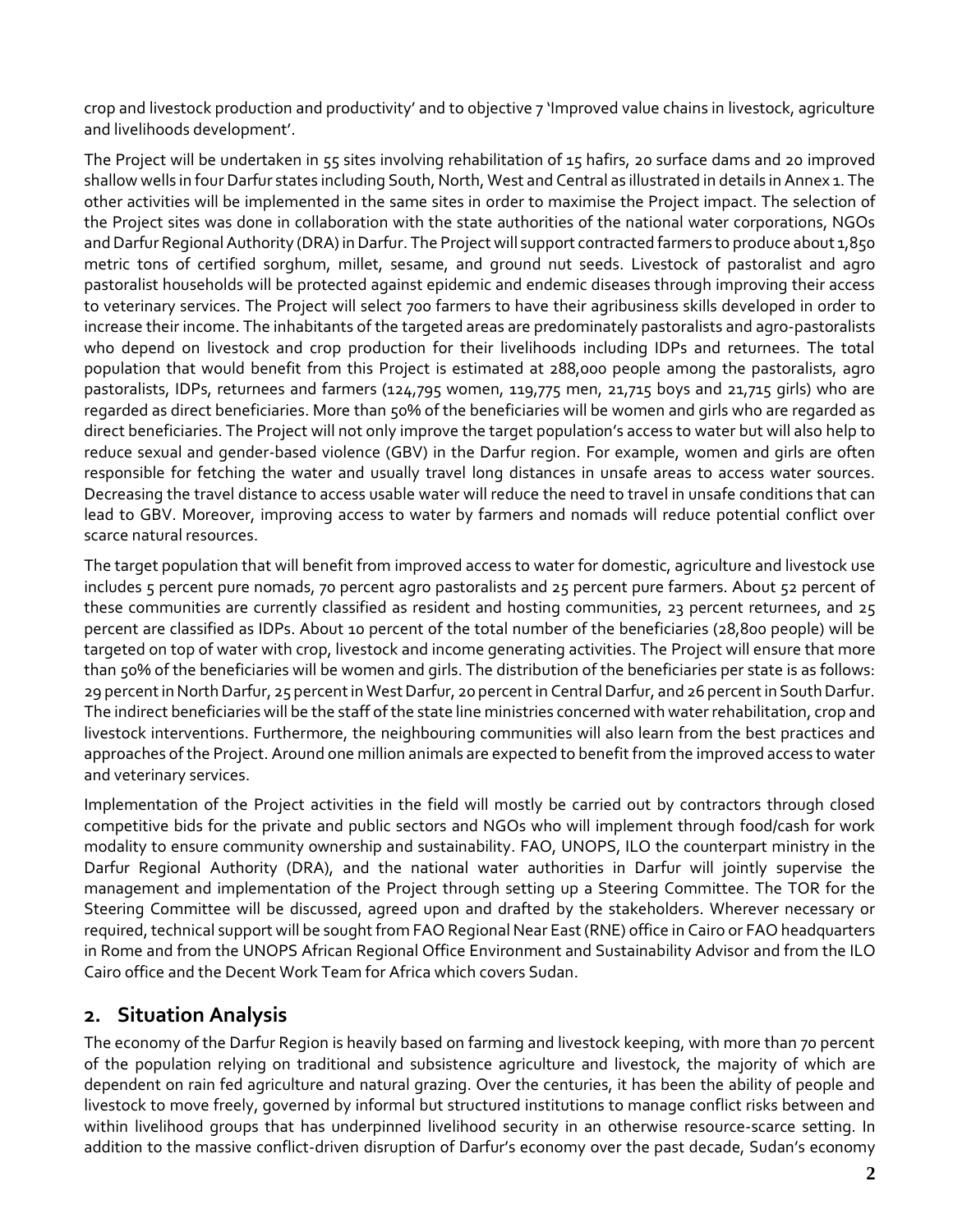now also faces hurdles. The large economic shock caused by the loss of oil revenue due to secession of South Sudan has led the national economy to contract by 11.1 percent in 2012. Sudan's recovery will depend critically on continued fiscal discipline, especially a careful prioritisation of recurrent and development spending. The aforementioned factors will somewhat limit the Government's ability to support recovery and reconstruction in Darfur from its own resources.

Poverty levels in the Darfur Region are among the highest in the country, with almost two-thirds of the population falling below the poverty line. Human development indicators are among the worst in Africa. The delivery of essential services of health, education and water are severely constrained, not just by the conflict, but by the limited human and financial resources available in the region. Prior to the conflict and over the last ten years, Darfur States have received less than half of the fiscal transfers allocated to states with comparable population and administration. This, coupled with deficiencies in federal administration in policing, security and judiciary, give continued validity to the claims of marginalisation. The region is strikingly dependent on these federal transfers as state revenues – hampered as they are by insecurity – contribute less than 20 percent of the fiscal resources available. Finally, development spending within the five Darfur states is comparatively less than half of the other states in Sudan. This inequity in Government provision will also need to be addressed, in parallel with the special funds committed under DDPD, in order to support and maintain long-term development in Darfur.

Women in Darfur have been suffering from violence associated with water fetching since the conflict broke out in 2003. They are the least empowered and politically disadvantaged for decades. This is more precarious in the sense of unequal participation of men and women in community-based decision-making. The situation remains a challenge and a difficult goal to achieve, especially in the contexts of safeguarding their natural resources. To protect their natural resources, rural women and men must be empowered to participate in decisions that affect their needs and vulnerabilities. It is therefore important to promote awareness campaigns about gender relations and the importance of equal participation of women and men households in the context of natural resource management. Mainstreaming gender in natural resource management projects and economic empowerment of women will foster equal participation of women and men in community committees for water and natural resources and leads to improving social outcomes of economic recovery measures. It will also ensure that women's needs as well as men's needs for services on NRM are taken into account.

The ongoing conflict in the Darfur region of Sudan has destroyed the lives of millions of people. In particular, the environment has played a key role in the conflict in Darfur. The inhabitants depend heavily on the natural resource base for their socio-economic activities. Land and water access are crucial for sustainable livelihoods. The majority of people earn their livelihoods through subsistence agriculture, either farming or pastoralism. Low crop and livestock production and productivity is caused by several interrelated factors including depletion of assets, loss of productive resources, poor technologies and lack of access to natural resources. The distinct impact of conflict on women, men, youth, the elderly and children arise from the loss of access to these key livelihood resources.

The importance of water resources, long at the centre of livelihood management in the Darfur Region, cannot be overstated. They form the backbone of food security, and a means of increasing the economic returns from agriculture and livestock, and reducing production risks. Due to the conflict, the majority of hafirs and water yards and the small-scale irrigation systems have become dysfunctional in Darfur. In addition, many systems have outlived their lifespan or have collapsed from inadequate maintenance. The most commonly used water harvesting structure for domestic supply in the region is the *hafir,* a dugout fed by rainwater and run-off. However, increasing siltation and poor maintenance have led to a serious decline in total water storage capacity.

The Ministry of Water Resources and Electricity through its Plan of 2011 proposed establishment and rehabilitation of dams and *hafirs*(water points for livestock) to a total volume of 1.12 million cubic meters in South Darfur, 0.24 million cubic meters in West Darfur and 0.46 million cubic meters in North Darfur states. The actual implementation was far less than expected leaving many rural areas suffering from water scarcity. Improving access to water for domestic us, agriculture and livestock production in Darfur can be expanded through construction and rehabilitation of surface dams, hafirs and shallow wells. The identified sites will be revisited to ensure dialogue and mutual consent among farmers and herders for the rehabilitation and longer term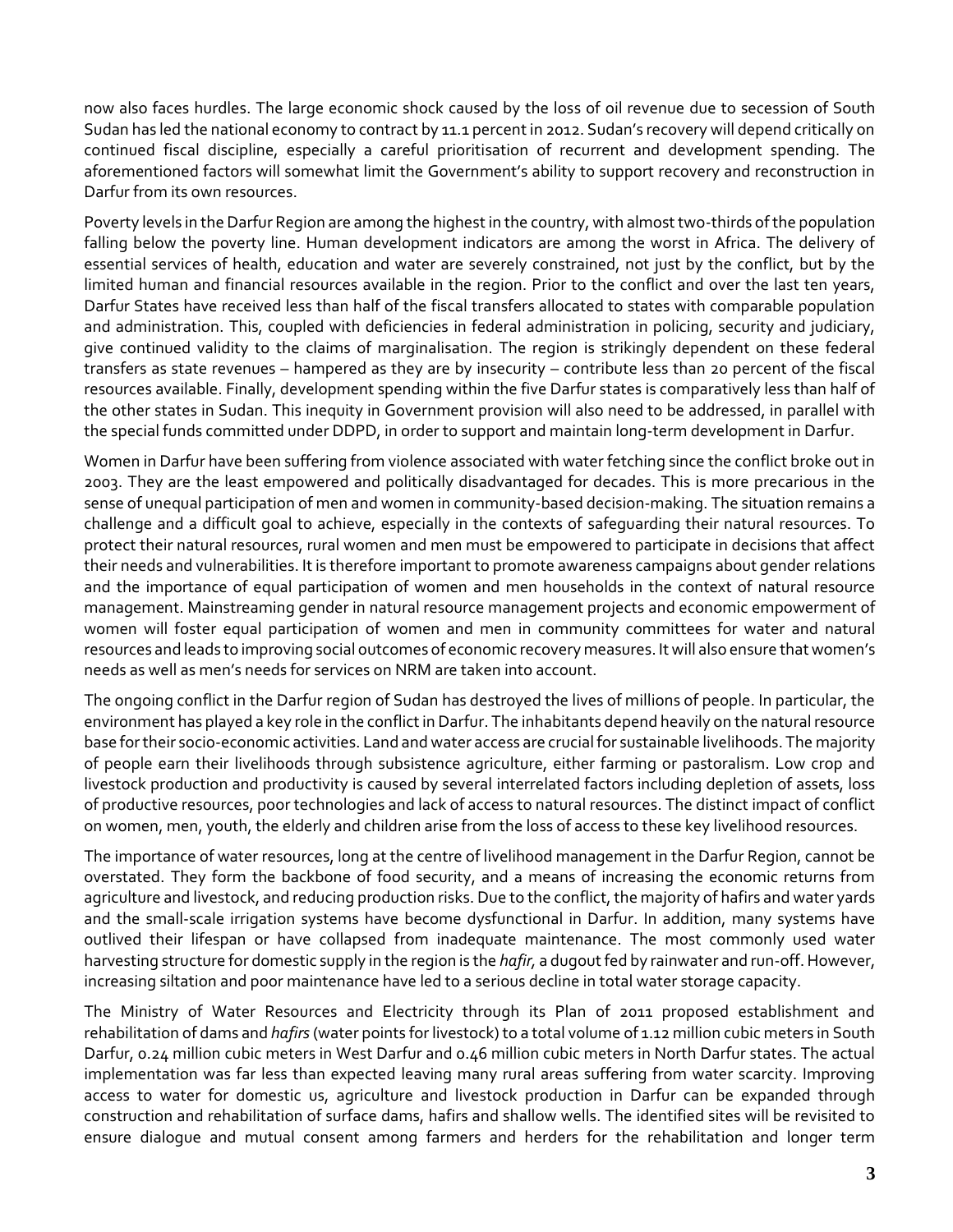maintenance of water facilities to maintain community trust and confidence. This water restoration programme has to be accompanied by activities that can manage the natural resource base sustainably.

Environmental resources are under considerable stress in Darfur as a result of concentration of demand caused by the massive displacement. FAO will use the framework for sustainable resources management to minimise the risks of acute localised natural resources depletion that could undermine the positive impact of the Project and will also apply the do-no harm approach to avoid potential environmental degradation and conflicts over resources. The Projectwill address the root causes of the natural resource-based conflicts by focusing on the water interventions and related natural resources activities as assets for the livelihoods of the most vulnerable groups especially women, youth, IDPs and nomads in the rural areas of Darfur. This includes promoting constructive dialogue between resource users at local level on issues of natural resources management and access. FAO has completed and submitted the Environment and Social Screening Checklist which was verified and cleared by the UNDP team at the Environment and Energy Unit. FAO, UNOPS and ILO will ensure that all the mitigation measures stated in the Checklist will be implemented.

In order to enhance program effectiveness and put appropriate measures to ensure sustainability due attention will be paid by the lead organisation and participating agencies and the government focal agency to the results to be achieved and a clear exit strategy. The functions and components supported by the program, the resulting benefits and deliverables are maintained and continue to operate as the program phases out. Enabling factors such as effective linkages between components, the level of flexibility which facilitates quick adaptation to changing circumstances and enhancing the risk management capacity of the community is essential to long-term sustainability. Exit strategies, which are linked to sustainability, are specific plans describing how the programme will withdraw from a direct support while ensuring that the achievements are not jeopardised. The goal of an exit strategy is to ensure the sustainability of Project impacts at all levels. Good Exit Strategies can help resolve tensions that may arise during withdrawal of assistance by ILO, UNOPS, and FAO or the responsible government sector. Hence, the Project will advocate for a policy shift from government centralised management to a community-based management approach, which would enable communities to have capacity to efficiently manage these water facilities.

### <span id="page-6-0"></span>**3. Project strategies, including lessons learned and the proposed joint programme**

#### <span id="page-6-1"></span>**3.1 Background/context:**

The Doha Document for Peace in Darfur (DDPD) specifies the far-reaching aims and objectives of a Darfur-driven development plan. These include, inter alia: the need to restore peace security and social stability; improve government functionality at all levels; strengthen the civil administration; rehabilitate, reconstruct and construct physical, institutional and social infrastructure in post-conflict Darfur; and implement a comprehensive structural reform of health and education institutions (especially universities) in order to transform the Darfur Region into a developed society in terms of technology, industry, agriculture and trade.

To realise these high-reaching goals, DDPD made provision for DJAM (August to December 2012) which focused on priority sectors from which ten thematic working groups were formed. These working groups comprised both lead and support agencies that included technical representation from United Nations agencies and international development partners. Sudanese, especially Darfur technical specialists, formed an essential part of each thematic group. Each thematic working group reviewed the available literature – starting with the 2006 DJAM documents, then more recent studies, budgets, plans and reports since 2006 – and prepared an individual situation analysis.

Next, in order to develop a robustly representative strategy and secure broad buy-in, DJAM held five state-level consultative workshops. Organised with the assistance of people specifically appointed by each State Government, DJAM engaged a diverse base of participants, including those from local NGOs, native administrations, farmers and pastoralists, internally displaced persons and both rural and urban populations, along with full representation from every local government authority and state line ministries.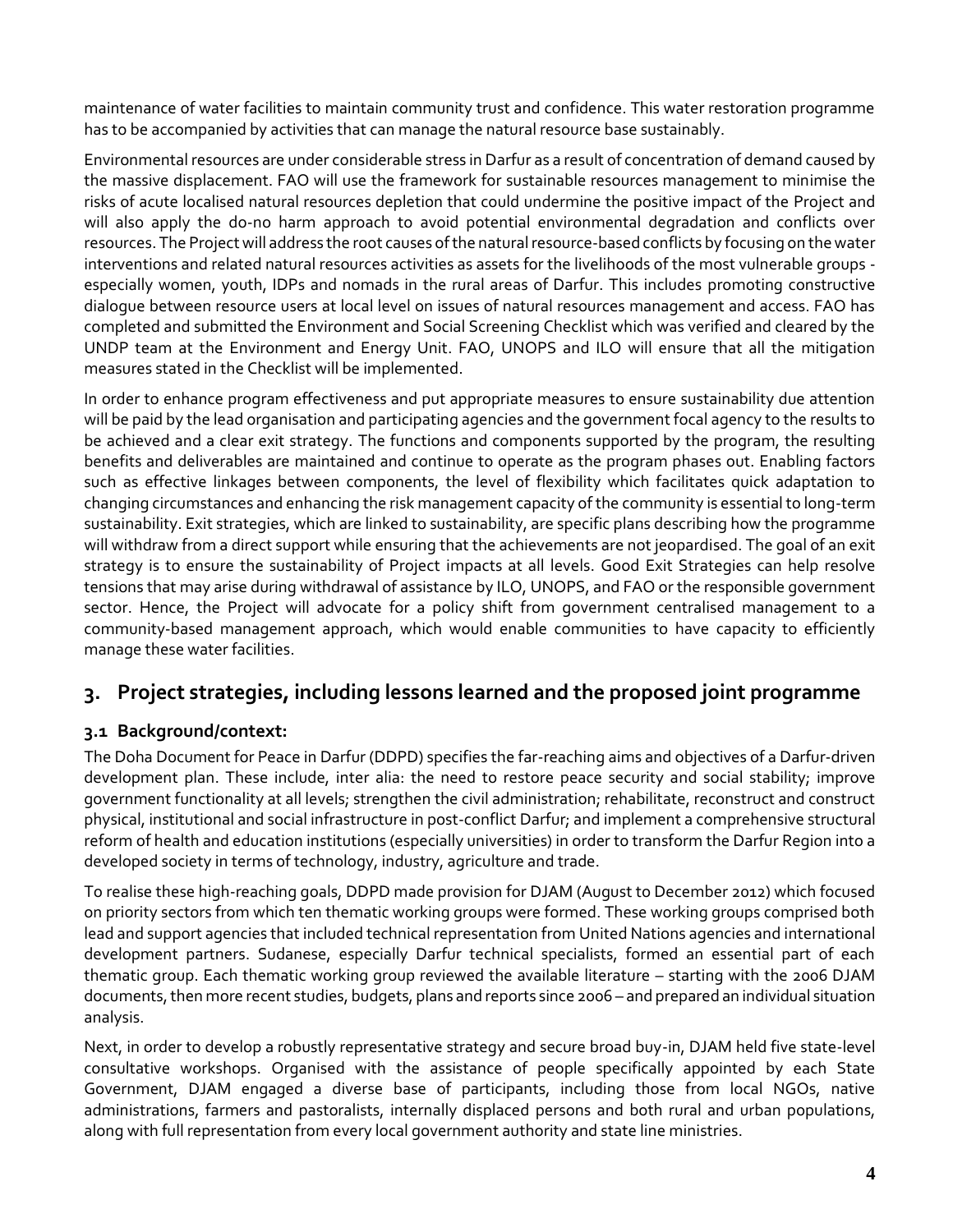After the workshops, the lead and support agencies prepared ten thematic working group reports that are provided as annexes to the overall DDS. These reports thoroughly detail sector-specific situational challenges, corresponding objectives and outputs identified by participants and agencies and resultant costing to meet these objectives. The reports were compiled as individual bricks in the support of a fabric for a recovery, reconstruction and development strategy. Though independent in outline, each necessarily supports others and, as such, is a vital part of the overall structure – enhancing the coherence and inter-linkages between the overlapping sectors and avoiding uneven development. The FAO and WFP were responsible for preparation of the "Situation Analysis: Agriculture, Livestock and Rural Livelihoods in the Greater Darfur Region (Nov. 2012)".

The DDS therefore recognises the shortfalls inherent within a project-based and sector-specific "wish-list" and instead presents an integrated, comprehensive and stakeholder-driven roadmap to holistically initiate the ambitious objective outlined by DDPD – namely a stable, peaceful and prosperous Darfur. The independent bricks of the thematic working groups lend themselves conceptually to the formation of three main pillars necessary to support the region-wide DDS. All aspects of recovery under DDS will not be ad hoc given that there are elements of all these that need to be developed as an integrated programme in a time-conscious manner, including: peace and stability (e.g. land and community reconciliation and reintegration); governance and rule of law (e.g. for longterm service delivery); private sector development (i.e. to ensure consistent economic recovery); basic public services (e.g. capacity development to maintain community reconstruction); development of rural livelihoods (e.g. agricultural markets and livestock improvement); and return and reintegration (e.g. for the stabilisation of the rural sector).

The Project falls under Economic Recovery Pillar III of Darfur Development Strategy which aims to contribute positively towards poverty alleviation and transitioning Darfur to development. This will be achieved by improving crop and livestock production and productivity through the sustainable management of natural resources including land, water, forest resources and promotion of energy alternative sources. The Project will also lead to creation of employment opportunities through technical training to improve their entrepreneurial potential. Group based income generation activities/cooperatives as well as potential operators of micro-small enterprises will receive training and support through the use of wide range of ILO tools. The Project interventions come under the Foundational and Short-term Activities (FaST) which will serve as essential precursors or prerequisites to a much larger and longer development programme. The FaST activities will enhance the speed of transition from relief to development. The Project will contribute to objective 5 of FaST activities 'Improved crop and livestock production and productivity' and to objective 7 'Improved value chains in livestock, agriculture and livelihoods development'.

The Project corresponds to UNDAF Outcome 1: 'People in Sudan, with special attention to youth, women and populations in need, have improved opportunities for decent work and sustainable livelihoods and are better protected from external shocks, thereby reducing poverty'. The Project will contribute to the attainment of the Millennium Development Goals (MDG) 1, 3, and 7.

#### <span id="page-7-0"></span>**3.2 The proposed joint programme:**

#### <span id="page-7-1"></span>*3.2.1 Overall Objectives of the Project*

The overall objective (goal) of the Project is to enhance livelihood recovery of vulnerable pastoralists and ago pastoralists in the Darfur Region through construction and rehabilitation of 55 water facilities and focus on sustainable natural resource management, crop and livestock production and agribusiness development.

#### <span id="page-7-2"></span>*3.2.2 Specific Short term Objectives*

- To improve water supply for both humans and livestock
- To promote community based post construction management systems for the water facilities
- To enhance livelihoods recovery and natural resources management of the affected population
- To improve family income through agribusiness skills development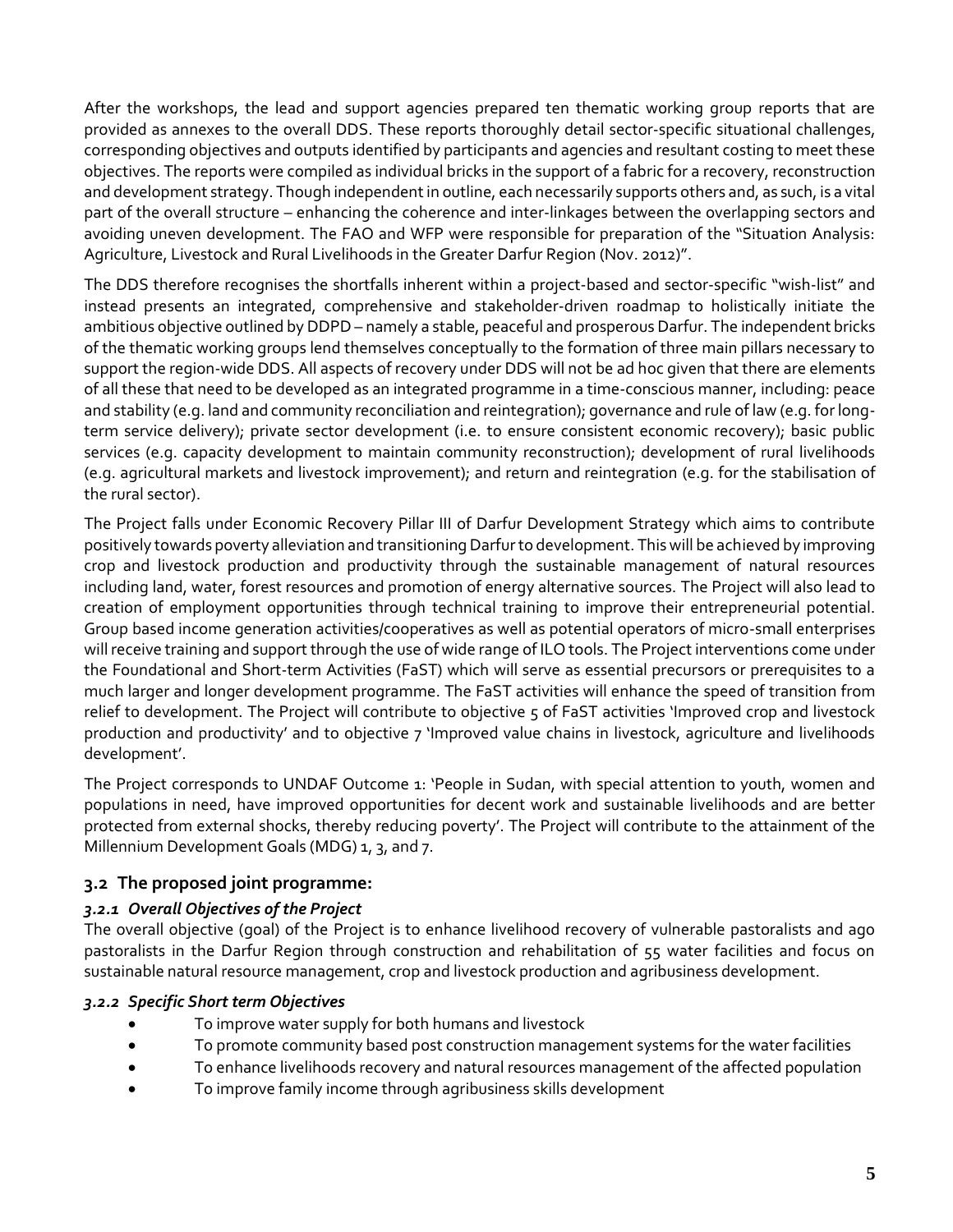#### <span id="page-8-0"></span>*3.2.3 Outcome:*

Improve food and nutrition security of 288,000 conflict affected farmers and nomads by supporting their agriculture and livestock based livelihoods through enhancing access to sustainable water, certified seeds, veterinary and livestock services, and agribusiness skills; and by promotion of community natural resources management systems.

The following outputs/results will be delivered during the Project period and responsible organisations expected to deliver the specific outputs has also been identified:

#### <span id="page-8-1"></span>*3.2.4 Outputs*

#### **3.2.4.1 Output 1 (FAO):** *Rehabilitation of 15 hafirs for domestic and livestock use, especially in return sites and nomadic areas.*

#### **Activities:**

- **i.** Conduct surveys to quantify the existing situations of the hafirs wells intended for rehabilitation in terms of cost;
- **ii.** Develop bills of quantities;
- **iii.** Prepare and call for bids;
- **iv.** Select the eligible service providers;
- **v.** Community sensitisation, mobilisation and registration;
- **vi.** Implement the rehabilitation work and ensure proper technical follow up;
- **vii.** Monitor the Project activities as per the Project monitoring plan.

#### **3.2.4.2 Output 2 (FAO):** *Rehabilitation of 20 shallow wells for domestic and livestock use and to enhance vegetable and legume production.*

#### **Activities:**

- **i.** Conduct surveys to quantify the existing situations of the shallow wells intended for rehabilitation in terms of cost;
- **ii.** Develop bills of quantities;
- **iii.** Prepare and call for bids ;
- **iv.** Select the eligible service providers;
- **v.** Implement the rehabilitation work and ensure proper technical follow up;
- **vi.** Monitor the Project activities as per the Project monitoring plan.

#### **3.2.4.3 Output 3 (UNOPS):** *Construction of 20 surface dams for domestic, agriculture and livestock use.* **Activities:**

- **i.** Carry out preliminary studies to cover topography, geology, geo-technics, hydrology and environmental impact;
- **ii.** Local authorities and community sensitisation meetings held to gain consent for the construction work;
- **iii.** Develop bills of quantities;
- **iv.** Prepare and call for bids ;
- **v.** Select the eligible service providers;
- **vi.** Implement the construction work and ensure proper technical follow up;
- **vii.** Conduct awareness sessions with the community to ensure that the use of the surface dams in done in an efficient manner
- **viii.** Monitor the Project activities as per the Project monitoring plan.

#### **3.2.4.4 Output 4 (FAO):** *Rules and mechanisms for sustainable natural resource management in the surrounding areas set up and enforced at community and locality levels and implement some activities on pilot basis.*

#### **Activities:**

**i.** Mobilise and sensitise the herding and farming communities;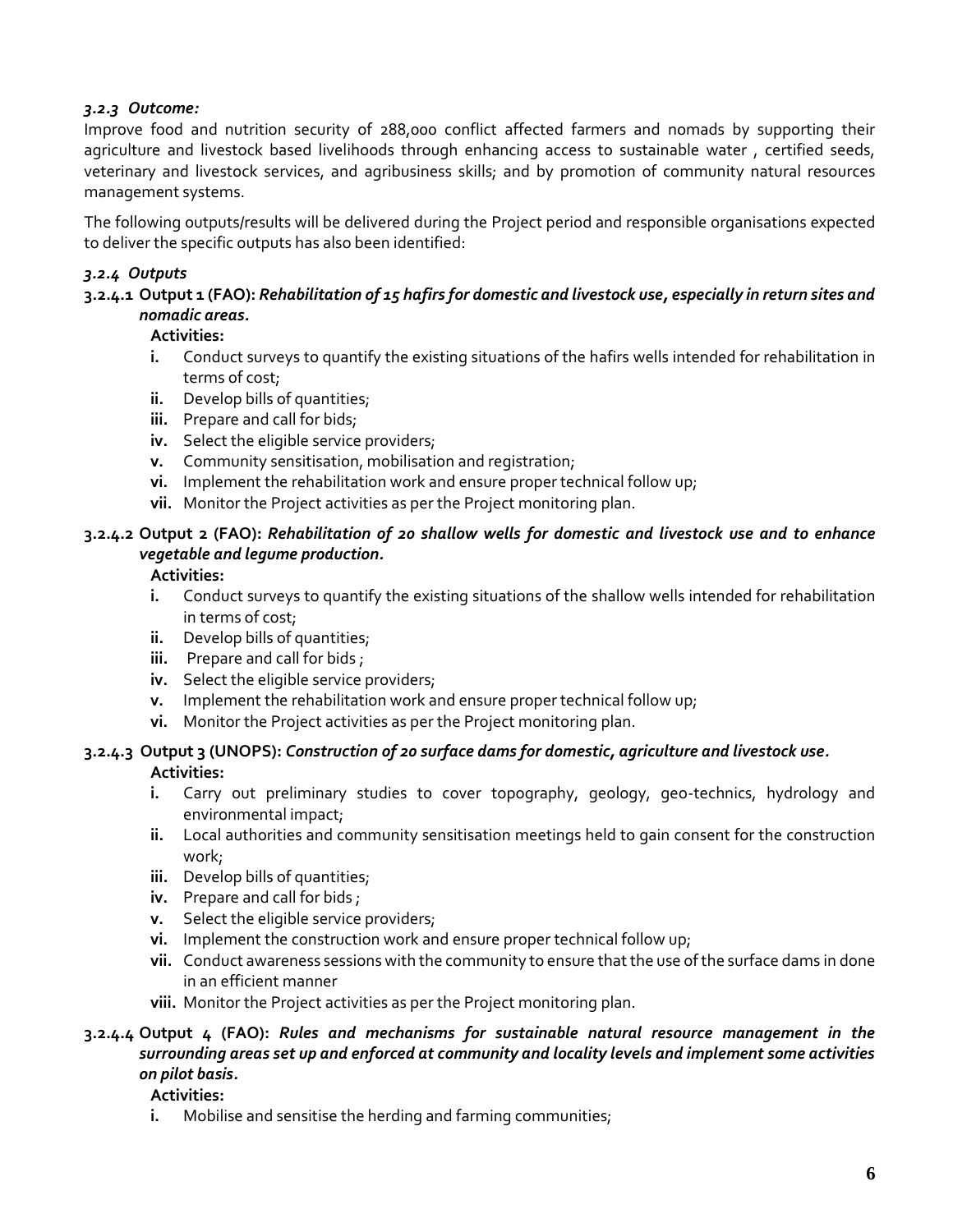- **ii.** Create the livelihoods and natural resource management dialogue platforms and community committees;
- **iii.** Design and implement community pasture management plans on pilot basis;
- **iv.** Produce and distribute tree seedlings around the water points on pilot basis;
- **v.** Introduce alternative sources of energy;
- **vi.** Monitor the Project activities as per the Project monitoring plan.

#### **3.2.4.5 Output 5 (UNOPS):** *Advocate for community-based management systems for the targeted surface dams established & operational.*

**Activities:**

- **i.** Develop an advocacy plan for community-based maintenance systems including identification of key stakeholders and awareness workshop plans with consideration to gender mainstreaming and environmental factors;
- **ii.** Meet with relevant government authorities to discuss best approaches to management of the surface dams;
- **iii.** Conduct advocacy meetings and workshops for community-based maintenance systems including both men and women as participants and facilitators

#### *3.2.4.6* **Output 6 (FAO):** *Crop and livestock production and productivity improved through promotion of community seed multiplication and community animal health delivery system.*

**Activities:**

- **i.** Produce 1,850 tonnes of certified sorghum, millet, groundnuts, and sesame seeds through targeting 1,050 small scale farmers;
- **ii.** Procure and distribute 58.5 tonnes of foundation seeds (6 MT of sorghum, 6 MT of millet, 1.5 MT of sesame and 45 MT of ground nut) for the production of certified seeds;
- iii. Train 1,050 contracted farmers on improved crop practices ;
- **iv.** Procure 60 motorised pumps to be used for supplementary crop irrigation and promote soil and water management at farm levels;
- **v.** Procure and distributes 200,000 dose of different veterinary vaccines and 60 veterinary drug and equipment kits;
- **vi.** Vaccinate 200,000 animals against epidemic diseases;
- **vii.** Select and provide refresher training to 6o community animal health workers and provide them with drugs and equipment to improve access to sustainable veterinary treatment services;
- viii. Procure and distribute 50 tonnes of animal concentrate feed and support establishment of animal feed revolving funds to ensure regular supply of milk as a source of protein and household income.

#### **3.2.4.7 Output 7 (ILO):** *700 direct beneficiaries in the targeted areas have increased their entrepreneurial potential and technical skills contributing to horticulture value chain development, income generation activities, agribusiness and access to BDS and community based MF enhanced.* **Activities:**

- **i.** Conduct 4 Training of Trainers (25 participants each) in Get Ahead for women in Enterprise, Entrepreneurial skills for agro business and My Coop for selected potential trainers in these area from the targeted locations;
- **ii.** Conduct training activities in get ahead and or entrepreneurial skills for agro business to a minimum no. of 100 community entrepreneurs in each of six targeted locations;
- **iii.** Provide targeted communities (minimum 15 in each targeted village) with short technical training to improve the entrepreneurial potential of women in rural areas to start/improve their IGAs/micro enterprise/cooperative/agribusiness;
- **iv.** Support communities start group based IGAs/cooperatives in the six targeted locations (2-3 in each state);
- **v.** Create linkages with local providers of finance to support women who received training on Get Ahead and or Entrepreneurial skills for Agri-Business to access finance.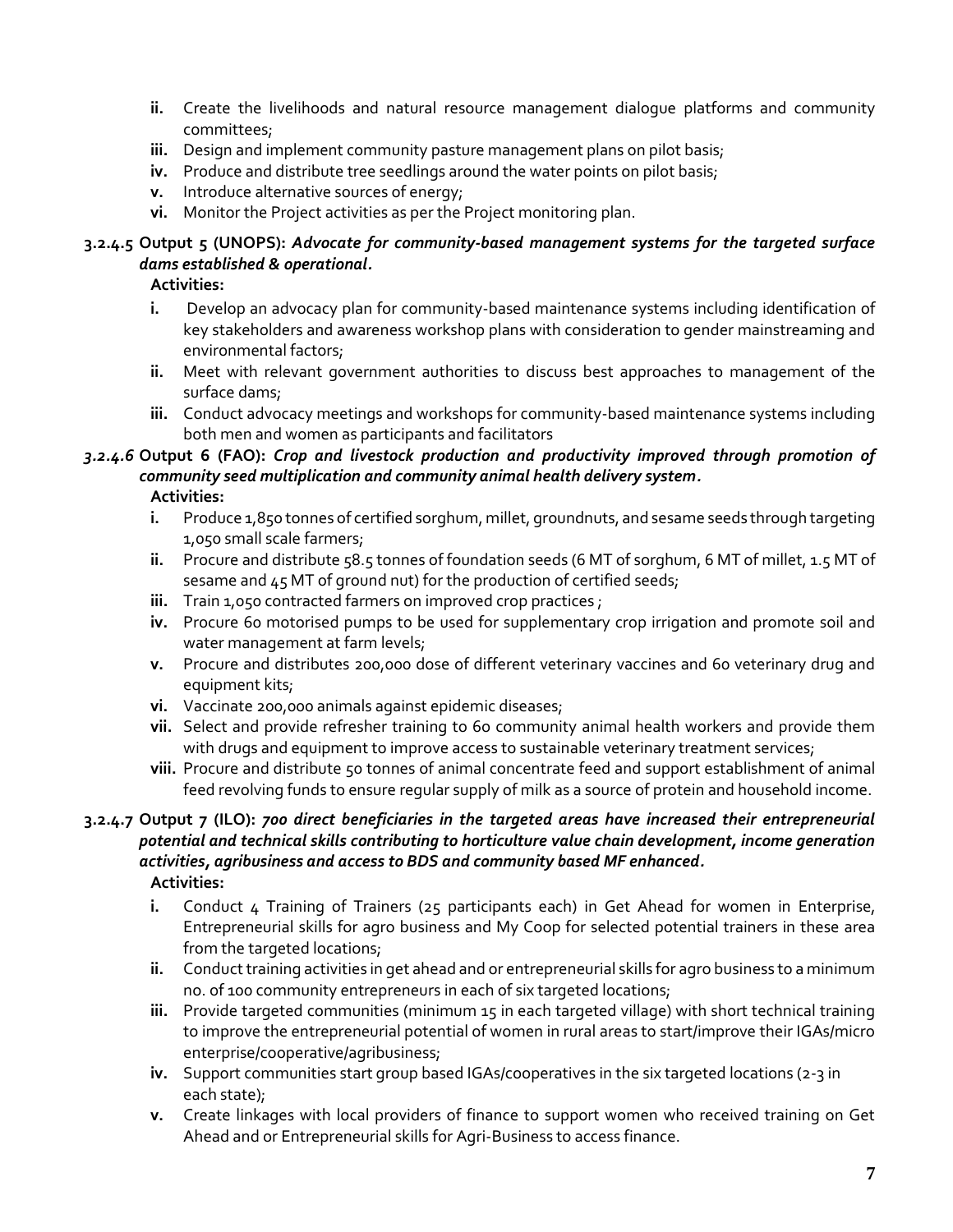#### <span id="page-10-0"></span>**3.3. Project approach**

The rehabilitation of the intended water sites will be preceded by community mobilisation and sensitisation to explore the practicality and feasibility of using "the cash for work" approach for the rehabilitation of hafirs and shallow wells to ensure community ownership and sustainability, besides the closed and competitive bids for targeting the private and public service providers. Before embarking on implementation, the Project will conduct surveys to determine the current status of the planned water facilities in order to develop the bills of quantities and to gather information about the relationships among the different water users. In compliance with DDS, the construction and rehabilitation work will ensure the minimum hygiene and sanitation standards to ensure avoidance of water borne disease. In order to improve water quality for humans the Project will follow different modalities including slow sand filter; establishment of upper water tanks; and fencing to separate animals from humans. The Project has already taken note of the huge constraints facing appropriate installation of slow sand filter systems in South Darfur. The sites and numbers of the planned water facilities is subject to modification after the surveys that will be conducted during the first two months which will include the estimation of the real cost of the physical work and the purification systems based on the prevailing prices.

Given the context of the Darfur crisis and the need for strategizing CPF, FAO undertook a significant study to prepare a livelihood-based strategic framework for NRM for food and nutrition security in Darfur. As mentioned earlier, natural resources are crucial for people's lives and livelihoods, and are essential assets in the region's economy, especially with regard to agriculture. The framework will therefore give direction to FAO's current work, in particular on the intersection between natural resources and the sustainable farming and livestock systems dimension of these resources. Moreover, FAO will collaborate with UNEP to ensure that the main principles of the 'Integrated Water Resources Management' are integrated in the Project to mitigate negative impact on other community members. FAO and UNOPS will bring out all the lessons learned from the different modalities of water development projects that they have undertaken in Darfur since 2005. FAO has great experience in hafirs and shallow wells' rehabilitation using different implementation modalities in Darfur. On the other hand, UNOPS is well experienced in surface dam establishment. The shallow wells' rehabilitation is intended to provide the beneficiaries with clean water for domestic and livestock use and for irrigated vegetable and legume production. In order to improve horticultural productivity FAO will procure and distribute treadle pumps so as to enhance household nutrition and income generating for communities to better source their safety net.

One of the key causes of low crop productivity in the traditional rain fed farming system in Darfur is lack of certified seeds. Attempts to bring and distribute certified seeds from other regions of the country have faced many challenges including less acclimatisation to the prevailing ecosystems, as well as lack of sustainability. The Project will distribute foundation seeds to contracted farmers and train them on improved practices to produce certified sorghum, millet, sesame and ground nut seeds. The main objective is to establish sustainable seed multiplication system under rain fed areas supported by supplementary irrigation system to enhance livelihood of farmers in Darfur.

The livestock component will involve provision of veterinary vaccines to protect the livestock assets of vulnerable communities against epidemic diseases such as sheep pox, 'peste des petits' ruminants (PPR), Black leg (BQ) and haemorrhagic septicaemia (Hs). It will also support provision of livestock treatment by counting on the community animal health system which was created by FAO several years ago. The community animal health workers who will render the services will be supported with drug and equipment kits. As mentioned earlier the Project will not create a new veterinary system rather it will build on what already exists. If the existing veterinary system is based on cost recovery then the Project will consider the strategy of introducing veterinary vouchers for the very poor pastoralist households who cannot afford payment of services. Balanced concentrate feed will be introduced to mitigate the adverse effects on small ruminant milk production due to poor quality and quantity of natural grazing during the dry summer season. The feed operation will be managed by the Village Livestock Committees, whose members will be trained in small-scale enterprise management.

The Strategic Framework is based on FAO's technical expertise and competencies in agriculture and food security. Itis built on the on-going work on Community Action Plans under the Darfur Community Peace and Stability Fund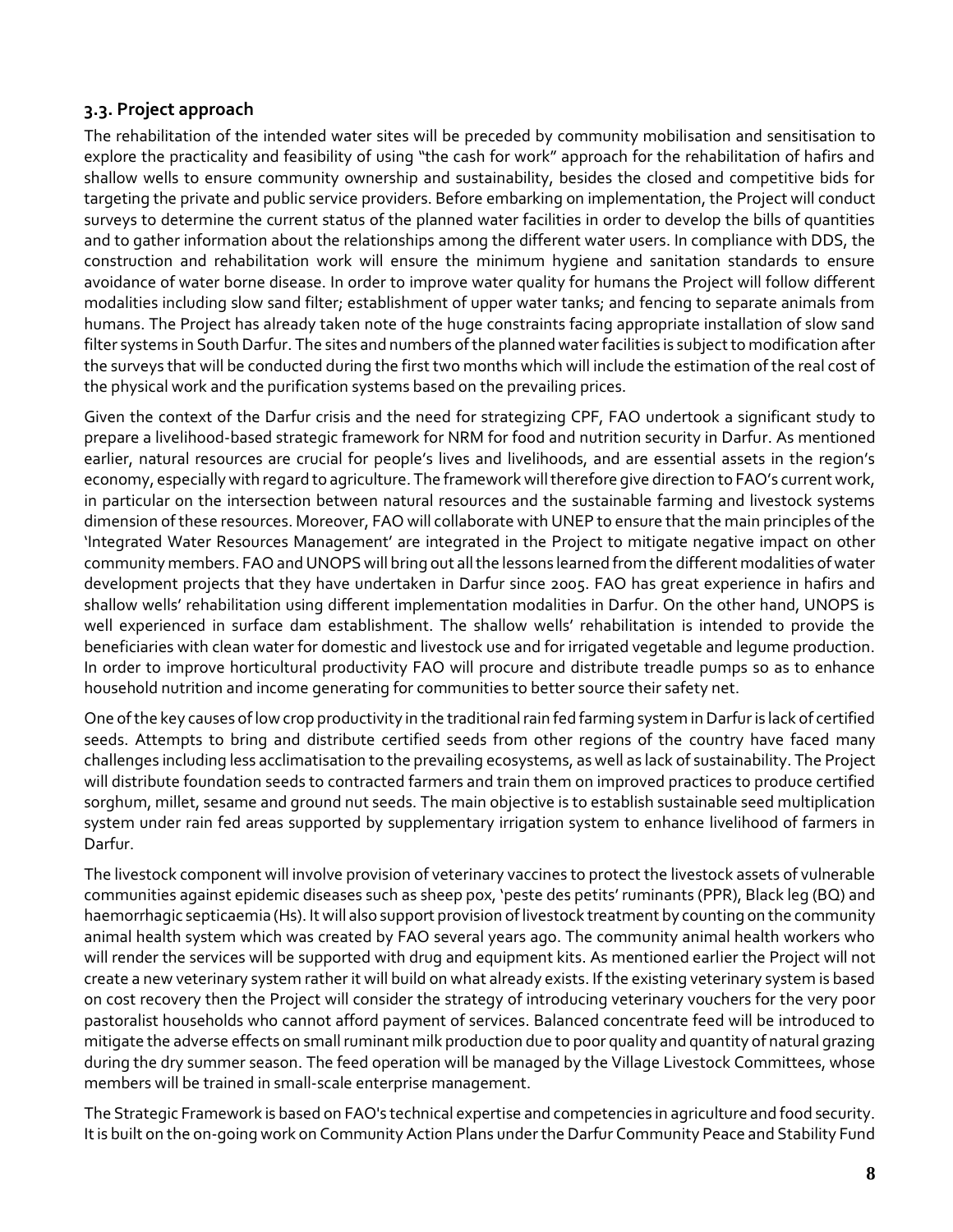and FAO's emergency programme in Darfur as well as Sudan as a whole. It draws on experiences from the European Union-funded and FAO-implemented Sudan Productive Capacity Recovery Programme and is built on the information gathered under the European Union-funded and FAO-implemented Sudan Institutional Capacity Programme: Food Security Information for Action and complements initiatives by other United Nations agencies and the broader humanitarian community.

The framework, at a strategic level, identifies the key drivers of risk through environmental degradation and socioeconomic vulnerability and develops risk/hot spotting mapping approaches which will feed into the development of a baseline from which to build scenarios and identify appropriate policy and trade off responses. The expected impact of this Strategic Framework will be improved food and nutrition security in the Darfur Region. This Strategic Framework forms the basis of FAO's proposed recovery, rehabilitation and development programme for the coming four years and describes both short and medium-to-long term objectives. These two timeframes are complementary and the relative mix of strategies across time will vary depending on scenario development, the context of the area of intervention as well as on the ebbs and flows of constraints and opportunities that characterise the outlook for Darfur. It adopts a long-term and holistic livelihoods perspective, and like DDS, includes a central focus on governance processes, institutions and policies, with an unwavering focus on the present and future of Darfur's natural resources, and the foundation of societies across the region.

The Project will engage the targeted communities to share the Project intention and get their support and ownership of the Project. Community sensitisation meetings will be conducted to secure consent for the construction and rehabilitation of the planned surface dams, hafirs and the shallow wells. Environmental impact assessments will be conducted to meet the legal requirements. An expert will be contracted to make a rapid survey for the planned sites and develop the bill of quantities in consultation with the Rural water Administrations at state level. The construction and rehabilitation of the water facilities will be made through a competitive bidding process including private and public suppliers following FAO's procurement procedures for hafirs and shallow water wells and UNOPS' procurement procedures for surface dams.

Before the Darfur conflict, although used to live in cooperation and peace, the pastoralists and the farmers were competing over the meagre natural resources. The current disputes between the two groups have intensified and become very common. FAO will use some of the most successful approaches learned from its ongoing project in peace building and conflict resolution targeting the pastoralists and framers in North Darfur.

The Project will have a positive impact on the environment. The Project will promote environmentally-friendly practices such as tree planting, conservation and protection of water resources and use of alternative sources of energy. In addition, the Project will foster communal land resource management in the sustainable utilisation of grazing areas and prevention of excessive pressures.

The Project is intending to carry out extensive surveys during the first two months of the Project life span. Based on the final results of these surveys specific criteria will be developed in a consultative manner. Finally, in consultation with the relevant stakeholders the locations and the numbers of the water facilities mentioned in Annex 1 will be revisited to ensure that the selected sites are meeting the agreed upon criteria.

#### <span id="page-11-0"></span>**3.4 Target population/Project Beneficiaries:**

The Project will be undertaken in 55 sites involving rehabilitation of 15 hafirs and 20 improved shallow wells and construction of 20 surface dams in the four Darfur states including South, North, West and Central as illustrated in details in Annex 1. The other activities will be implemented in the same sites in order to maximise the Project impact. The selection of the Project sites was done in collaboration with the state authorities of the national water corporations, NGOs and Darfur Regional Authority (DRA) in Darfur. The inhabitants of the areas are predominately pastoralists and agro-pastoralists who depend on livestock for their livelihoods including IDPs and returnees. The total population that would benefit from this Project is estimated at 288,000 people among the pastoralists, agro pastoralists, IDPs, returnees and farmers (124,795 women, 119,775 men, 21,715 boys and 21,715 girls) who are regarded as direct beneficiaries. More than 50% of the beneficiaries will be women and girls.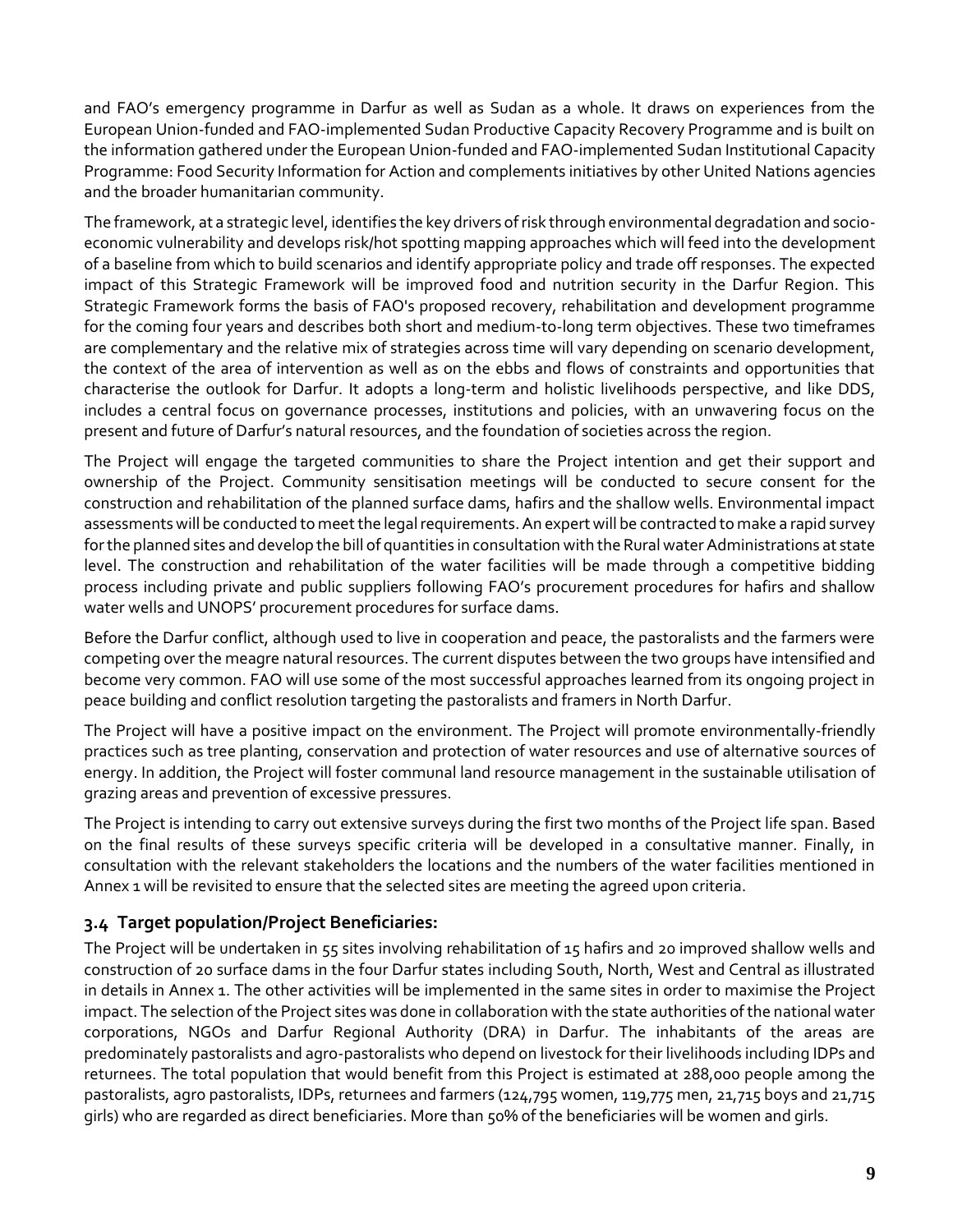The Project will not only improve the target population's access to water but will also help to reduce sexual and gender-based violence (GBV) in the Darfur region. For example, women and girls are often responsible for fetching the water and usually travel long distances in unsafe areas to access water sources. Decreasing the travel distance to access usable water will reduce the need to travel in unsafe conditions that can lead to GBV, also the Project will empower part of the targeted communities economically, which can play a role in reducing GBV.

The target population that will benefit from improved access to water for domestic, agriculture and livestock use includes 5 percent pure nomads, 70 percent agro pastoralists and 25 percent pure farmers. About 52 percent of these communities are currently classified as resident and hosting communities, 23 percent returnees, and 25 percent are classifies as IDPs. About 10 percent of the total number of the beneficiaries (28,800 people) will be targeted on top of water with crop, livestock and income generating activities. The Project will ensure that more than 50% of the beneficiaries will be women and girls. The distribution of the beneficiaries per state is as follows: 29 percentin North Darfur, 25 percent in West Darfur, 20 percent in Central Darfur, and 26 percent in South Darfur. The indirect beneficiaries will be the staff of the state line ministries concerned with water rehabilitation, crop and livestock interventions. Furthermore, the neighbouring communities will also learn from the best practices and approaches of the Project. Around one million animals are expected to benefit from the improved access to water and veterinary services.

#### <span id="page-12-0"></span>**3.5 Lessons Learned:**

During the pre-conflict era, some notable rural development projects were implemented in Darfur, to promote sustainable food security and rural development. Implementation of these projects contributed to lasting support for development at a grassroots level through encouraging the growth and development of a vibrant rural society in Darfur that focused on development, participatory approaches, pluralism and supported democratic values. These projects had a visible impact on sustainable rural development during pre-conflict.

FAO has learned many lessons from its past water intervention in Darfur. First and foremost, any interventions need to be implemented under the natural resource management framework in relation to livelihoods. This includes promoting constructive dialogue between resource users at a local level on issues of natural resources management and access. Therefore the Project will support the emergence of strong and active community mechanisms to promote and sustain community dialogue, and to engage with state government institutions on environmental governance issues. The cause behind the inequitable distribution of water in the Darfur regions is linked to weak institutions and inadequate resources to construct, manage, operate and maintain water infrastructure.

FAO has just finished implementing a peace building project in Darfur that focuses on promoting community trust and confidence between herding and farming communities through creation of dialogue platforms and reconciliation mechanisms as well as encouraging participatory action plans on sustainable resources management. Lessons learned will be implemented in the current project for utilisation of the natural resources in a sustainable manner. It's in this context that output  $4$  is formulated, with the aim of bringing together different ethnic groups to address the above mentioned problems, in particular, problems related to competition or restricted access to common natural resources. Emphasis will be laid on revitalising the local governance systems on the use of natural resources shared between the pastoralist communities and the local authorities.

If implemented successfully, the project will have a significant impact on the ongoing conflict resolution and early recovery efforts, and thereby contribute to the ultimate objective of restoring community trust by reducing conflicts over scarce water resources through the provision of water for a reasonable number of people; promoting return or resettlement of internally displaced persons to the towns; and supporting recovery of agriculture and livestock based livelihoods in sustainably managed resources.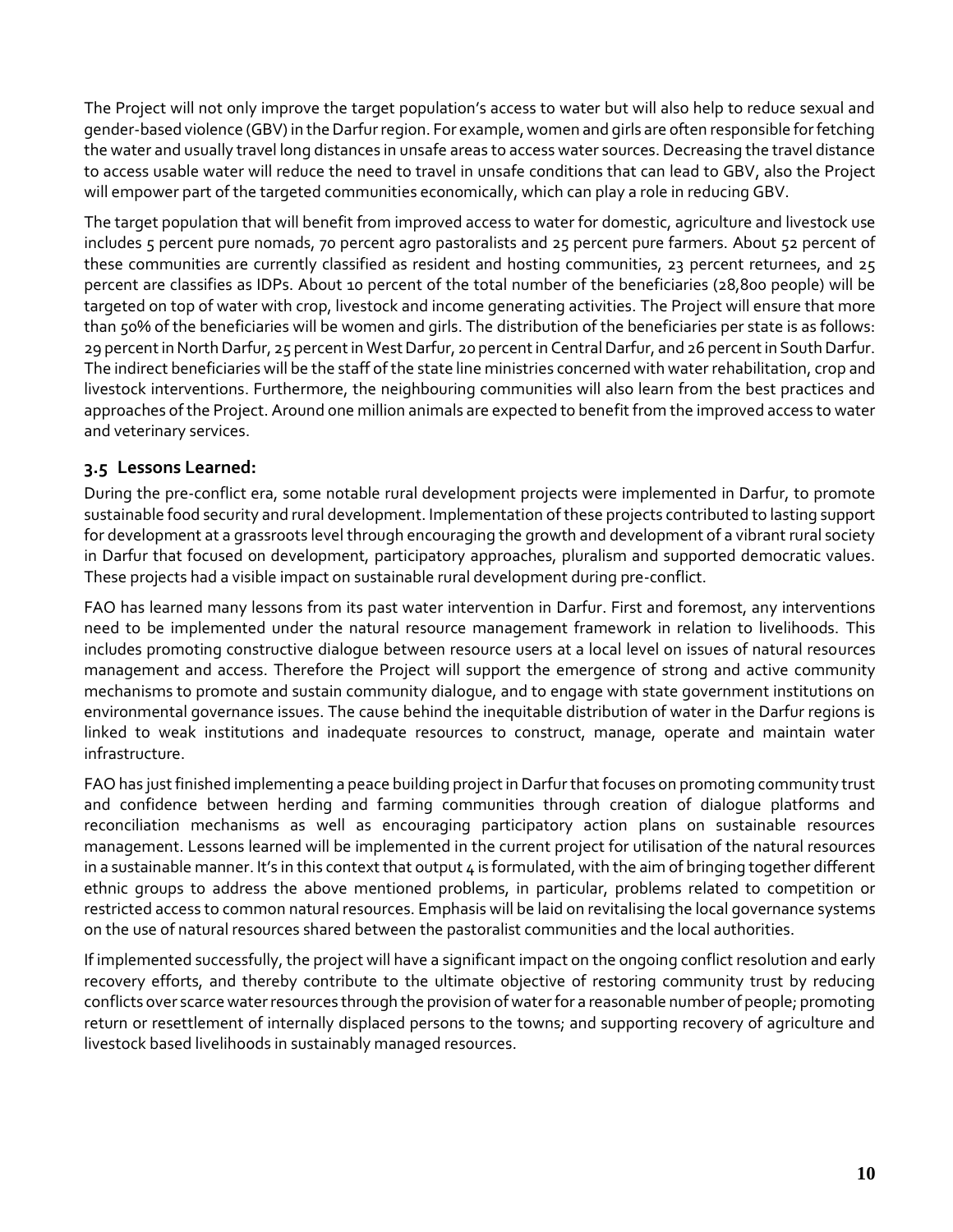### <span id="page-13-0"></span>**4. Feasibility, Value for Money, risk management and sustainability of results**

#### <span id="page-13-1"></span>**4.1 Value for Money**

FAO has sufficient focus on results, particularly in countries like Sudan. The Organisation has sufficient human resources management for better performance and accountability. There is reasonable transparency, including financial management and dialogue between senior management and membership. Some inputs such as use of premises and facilities/installations; provision of expertise and support personnel; and use of equipment and provision of materials/supplies will be provided on cost sharing arrangements. In 2010, FAO adopted a revised version of the procurement policy (MS 502). It is based on the fundamental principles of Best Value for Money, fairness, transparency, economy and effectiveness. MS502 is also designed to:

- Promote the standardisation and use of Framework Agreements, when appropriate, to maximise efficient use of resources;
- Give due consideration to the importance of attaining an equitable international distribution of procurement sources while encouraging developing and emerging economies and supporting capacity building in beneficiary countries, particularly in emergency and post-emergency rehabilitative situations;
- Favour cooperation with other entities of the United Nations system; and
- Promote a competitive market by favouring procurement from the private sector over procurement from government entities, government controlled enterprises or Vendors receiving government subsidies, except when the latter is the only viable option or would result in substantial benefit to the Organisation or to the beneficiaries of its technical cooperation activities.
- FAO's procurement decisions are not based on the size of a Vendor, but on the quality, price, ability to supply, perform according to requirements and other factors that facilitate Best Value for Money procurement.
- The standard payment term for procurement of goods through a Purchase Order (PO) is 30 days net upon receipt of shipping documents and inspection report on loading/ upon delivery or as indicated in the PO. The payment terms for services through a contract are generally linked to milestones or deliverables. Advance payments, except as foreseen in MS 502 are permitted only with a financial guarantee (e.g. bank guarantee, performance bond, insurance for non-performance).
- FAO has introduced a Vendors Sanctions policy which all suppliers are subject. If a company has been proven to have engaged in fraudulent or corrupt practices, FAO may, but is not limited to:
	- **(a)** Reject an Offer to award a contractual instrument; and/or
	- **(b)** Debar a Vendor for a period of time, from participation in a solicitation process, and/or
	- **(c)** Cancel or terminate a contractual instrument,
	- **(d)** Inspect and/ or audit a Vendor in connection with a particular contractual instrument.

#### <span id="page-13-2"></span>**4.2 Assumptions and Risks**

The assumptions under this Project among others include the following:

- Deterioration of the security situation caused by rebel movements, or criminal attacks by unknown elements. Either could hamper implementation of any development program or project. In addition, natural hazards, such as recent floods, will have a negative impact on access to the affected areas and will temporarily slow down the pace of project implementation. Moreover, droughts and the outbreaks of pest and diseases are another hindrance to development of agriculture, be it crop or livestock.
- On the other hand, conflicts related to access and use of communal natural resources appears to be potential problems. However, farming systems are diverse and complex and comprised of crops, horticulture and livestock, which vary across states at varying intensity and distribution. Reliance on rainfed farming leaves the population vulnerable to drought, as was starkly shown.
- The current global economic crises may restrict the levels of funding. Emerging circumstances can also change the funding modalities in a manner that may affect the smooth implementation of the Project.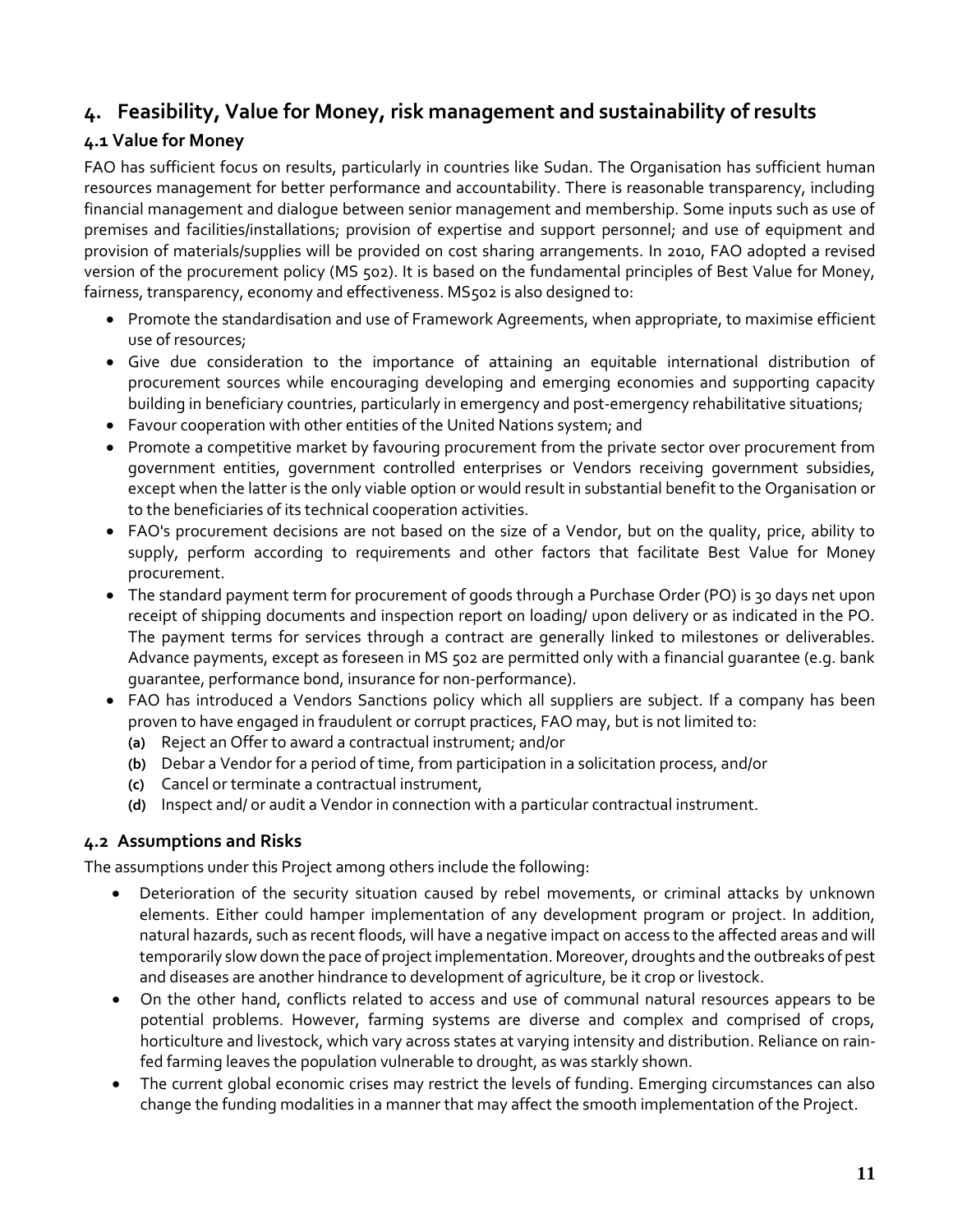- Some outputs or thematic areas of the programme address policy and institutional arrangements in the political domains of Darfur region. The risk is that despite the agreement on the regional priorities, lack of commitment by various stakeholders, including regional government, might compromise success.
- That there is a strong commitment and political will from the government of Sudan to pay due attention to humanitarian response and livelihoods recovery;
- That CSOs, and research institutions respond to the Government of Sudan led 2013-2019 Developing Darfur: a Recovery and Reconstruction Strategy not only at operational level but also shaping in policies and strategies promoting systematic coordination and interagency collaboration; and
- Monitoring and quality assurance mechanisms are put in place to track progress, to identify risks and take corrective measures

<span id="page-14-0"></span>

| Table 1: Risk Analysis |  |
|------------------------|--|
|                        |  |

| No. | <b>Risks</b>                                                                                                            | <b>Risk Management /Risk Mitigation Measures</b>                                                                                                                                                                                                                     |
|-----|-------------------------------------------------------------------------------------------------------------------------|----------------------------------------------------------------------------------------------------------------------------------------------------------------------------------------------------------------------------------------------------------------------|
| 1.  | The security environment in Darfur<br>and emergencies could affect<br>project implementation progress.                  | Monitor security concerns through UNDSS and the government<br>$\bullet$<br>sources and take appropriate security risk mitigation measures<br>Initiate contingency plans considering different scenarios<br>$\bullet$<br>(Normal, intermediate and worse case)        |
| 2.  | Inadequate coordination and<br>interagency collaboration may<br>result in competition and /or<br>duplication of efforts | Undertake institutional mapping (who is doing what, where and<br>$\bullet$<br>establish strong coordination mechanisms at all levels by<br>engaging government bodies and relevant none state actors                                                                 |
| 3.  | Project results may not be<br>sustained after the phasing out of<br>door funded projects                                | Involve communities, traditional leadership and local<br>$\bullet$<br>administration in all project cycle.<br>Develop an exit strategy<br>$\bullet$<br>Establish community bylaws and user groups and build their<br>$\bullet$<br>capacity during the project period |
| 4.  | Floods/drought                                                                                                          | Continuous Monitoring of the recommendation of the Climate<br>$\bullet$<br>Outlook Forum (COF 37)<br>Work out contingency plans for harvesting the excess water in<br>$\bullet$<br>case of floods                                                                    |
| 5   | Conflicts over water and land<br>tenure issues                                                                          | FAO will adopt the Participatory and Negotiated Territorial<br>Development approach (PNTD) to establish dialogue platforms<br>over natural resources management, the approach FAO used<br>successfully in the DCPSF project in North Darfur                          |
| 6.  | Overconcentration of livestock<br>around water points and<br>overgrazing                                                | Ensure proper distances between water sites<br>$\bullet$<br>Community sensitisation and awareness raising<br>$\bullet$<br>Community pasture rehabilitation programme                                                                                                 |

### <span id="page-14-1"></span>**4.3 Sustainability**

In order to enhance program effectiveness and put appropriate measures to ensure sustainability due attention will be paid by the lead organisation and participating agencies and the government focal agency to the results to be achieved and a clear exit strategy. The functions and components supported by the program, the resulting benefits and deliverables are maintained and continue to operate as the program phases out. Enabling factors such as effective linkages between components, the level of flexibility which facilitates quick adaptation to changing circumstances and enhancing the risk management capacity of the community is essential to long-term sustainability. Exit strategies, which are linked to sustainability, are specific plans describing how the programme will withdraw from a direct support while ensuring that the achievements are not jeopardised. The goal of an exit strategy is to ensure the sustainability of project impacts at all levels. Good Exit Strategies can help resolve tensions that may arise during withdrawal of assistance by ILO, UNOPS, FAO or the responsible government sector. Hence, the Project will pay due attention to advocating for community based post construction and cost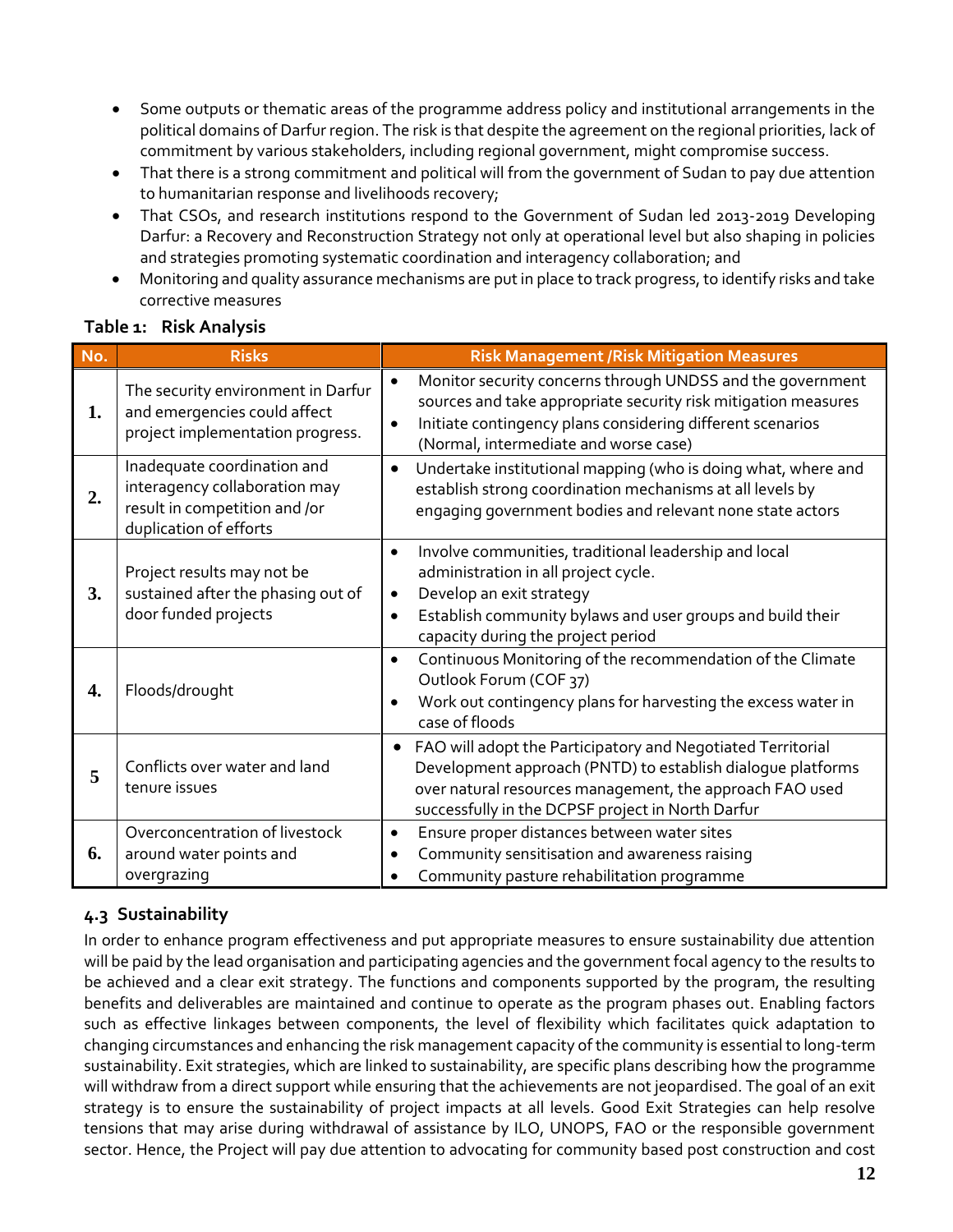recovery. The natural resources platforms are intended to promote mutual understanding in natural resources management and environmental awareness raising and have an added value in more environmental protections.

### <span id="page-15-0"></span>**5. Results Framework**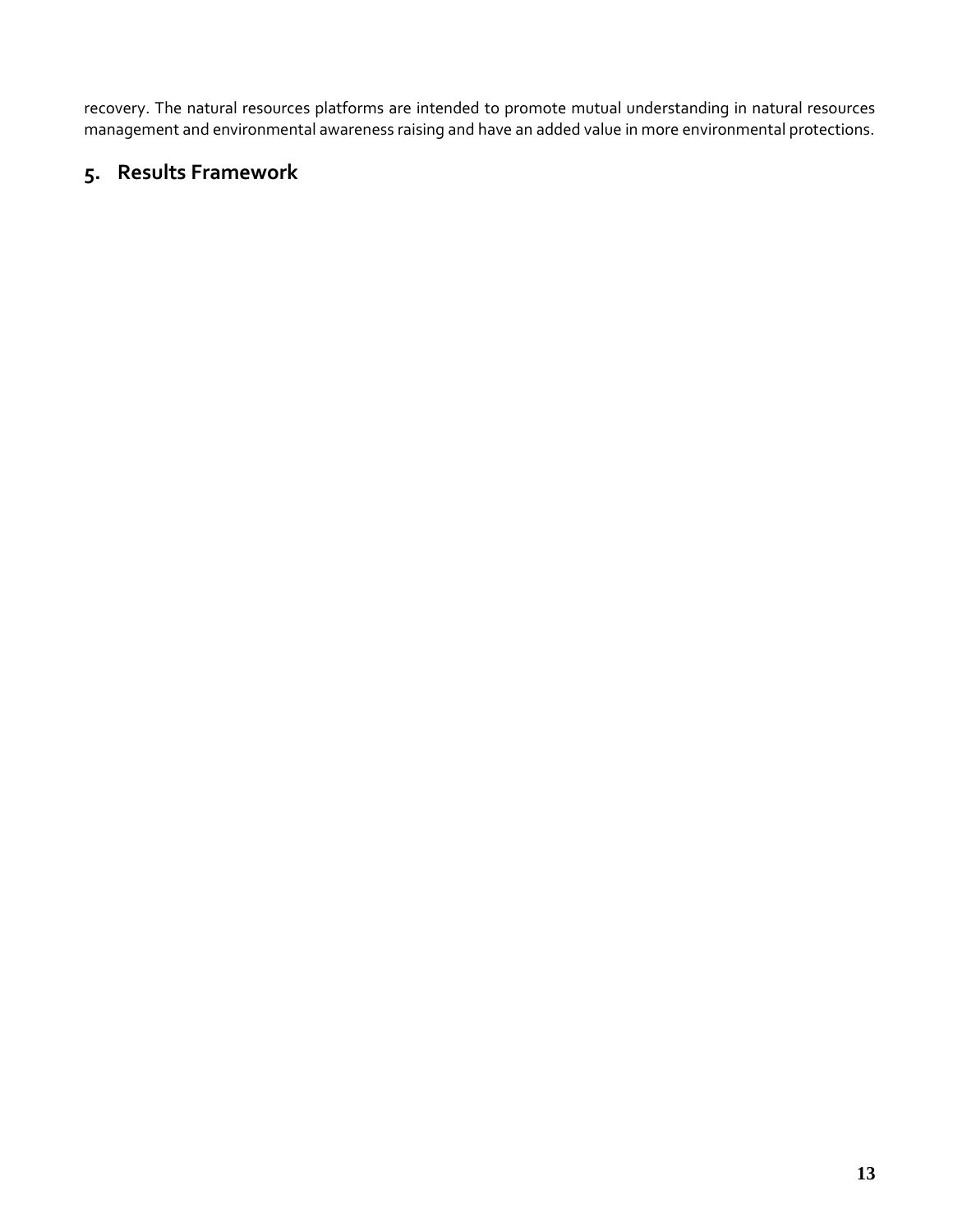### **Table 2: Results Framework**

<span id="page-16-0"></span>

| JP/ Project Title: Recovery of Livelihoods of Vulnerable Pastoralist and Agro pastoralist Households in the Darfur Region    |                                  |                                                                                                |                                                                                                                                                                                                                                                                                                                                          |                                                                     |                              |                                        |  |  |
|------------------------------------------------------------------------------------------------------------------------------|----------------------------------|------------------------------------------------------------------------------------------------|------------------------------------------------------------------------------------------------------------------------------------------------------------------------------------------------------------------------------------------------------------------------------------------------------------------------------------------|---------------------------------------------------------------------|------------------------------|----------------------------------------|--|--|
| <b>DDS Pillar</b>                                                                                                            |                                  | <b>Pillar III: Economic Recovery</b>                                                           |                                                                                                                                                                                                                                                                                                                                          |                                                                     |                              |                                        |  |  |
| <b>DDS</b> outcome                                                                                                           |                                  |                                                                                                |                                                                                                                                                                                                                                                                                                                                          |                                                                     |                              |                                        |  |  |
| <b>Relevant DDS Pillar Priority:</b>                                                                                         |                                  |                                                                                                |                                                                                                                                                                                                                                                                                                                                          |                                                                     |                              |                                        |  |  |
| <b>JP/ Project Outputs</b>                                                                                                   | <b>UN</b><br><b>Organisation</b> | <b>Other</b><br>Implementing<br>partner(s)                                                     | <b>Performance Indicators</b>                                                                                                                                                                                                                                                                                                            | <b>Baseline</b>                                                     | <b>Target</b>                | <b>Means</b> of<br><b>Verification</b> |  |  |
| Output 1:<br>Rehabilitation of 15 hafirs for<br>humans and animals, especially in<br>return sites and nomadic areas<br>(FAO) | <b>FAO</b>                       | Private and<br>public Service<br>Providers/NGOs<br>to engage in<br>cash for work<br>programmes | Number and locations of<br>hafirs rehabilitated<br>Time frame and storage<br>capacity of the targeted hafirs<br>before and after the<br>rehabilitation<br>The estimated number of<br>people benefiting from the<br>interventions disaggregated<br>by sex and age<br>Estimated numbers of<br>livestock with access to these<br>facilities | <b>Baseline</b><br>data will be<br>collected at<br>the<br>inception | 15 hafirs (see<br>$annex1$ ) | FAO and<br>partners'<br>reports        |  |  |
| Output 2:<br>Rehabilitation of 20 shallow wells to<br>enhance vegetable and legume<br>production (FAO):                      |                                  |                                                                                                | Numbers and locations of<br>shallow wells rehabilitated<br>Estimated number of people<br>benefiting from the<br>interventions disaggregated<br>by sex and age<br>Estimated number of<br>households using the shallow<br>wells for vegetable and<br>lequme production<br>disaggregated by sex and age                                     | phase of<br>the Project                                             | 20 shallow wells             |                                        |  |  |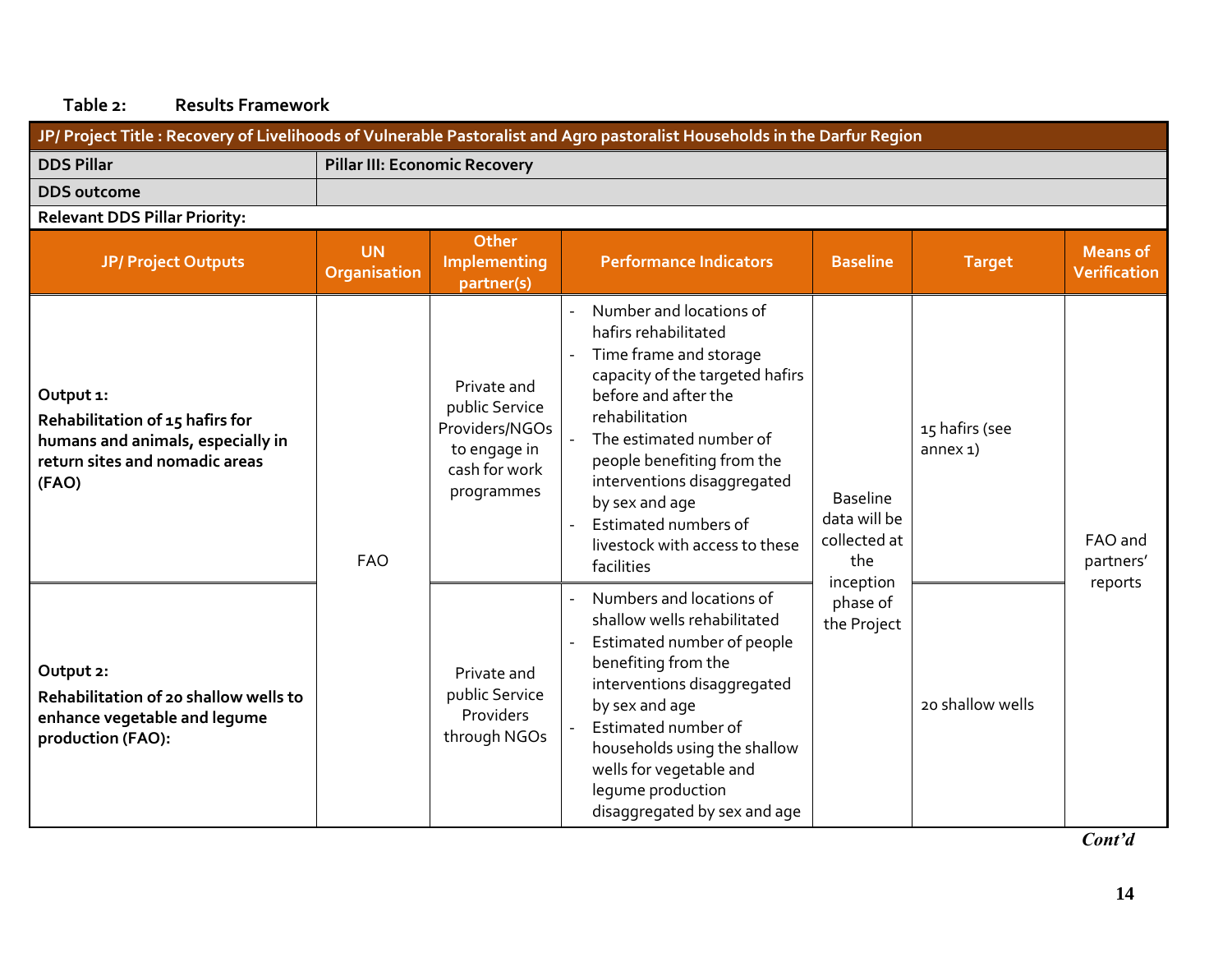| <b>JP/ Project Outputs</b><br>(Cont'd)                                                                                                                                                                                            | <b>UN</b><br>Organisation | <b>Other</b><br>Implementing<br>partner(s)                                                     | <b>Performance Indicators</b>                                                                                                                                                                                                                                                                                                     | <b>Baseline</b>                                                                                | <b>Target</b>                                                                          | <b>Means of</b><br><b>Verification</b>                      |
|-----------------------------------------------------------------------------------------------------------------------------------------------------------------------------------------------------------------------------------|---------------------------|------------------------------------------------------------------------------------------------|-----------------------------------------------------------------------------------------------------------------------------------------------------------------------------------------------------------------------------------------------------------------------------------------------------------------------------------|------------------------------------------------------------------------------------------------|----------------------------------------------------------------------------------------|-------------------------------------------------------------|
| Output 3:<br><b>Construction of 20 surface dams</b><br>(UNOPS):                                                                                                                                                                   | <b>UNOPS</b>              | Private and<br>public Service<br>Providers/NGOs<br>to engage in<br>cash for work<br>programmes | Numbers and locations of<br>surface dams constructed<br>Level of underground water in<br>the Project sites before and<br>after the intervention<br>The estimated number of<br>people benefiting from the<br>interventions disaggregated<br>by sex and age<br>Estimated numbers of<br>livestock with access to these<br>facilities | <b>UNOPS</b>                                                                                   | 20 surface dams<br>(see annex 1)                                                       | <b>UNOPS</b> and<br>partners'<br>reports                    |
| Output 4:<br><b>Rules and mechanisms for</b><br>sustainable natural resource<br>management in the surrounding<br>areas set up and enforced at<br>community and locality levels and<br>implement some activities on pilot<br>basis | <b>FAO</b>                | <b>NGOs</b>                                                                                    | No of community<br>mechanisms established<br>ensuring gender<br>mainstreaming<br>No of community members<br>$\overline{a}$<br>trained disaggregated by sex<br>The established rules, roles<br>and responsibilities in place<br>and functional-<br>The type and location of the<br>$\overline{a}$<br>pilot activities implemented  | <b>Baseline</b><br>data will be<br>collected at<br>the<br>inception<br>phase of<br>the Project | Establishment of<br>community<br>mechanisms at the<br>sites of the water<br>facilities | FAO and<br>partners<br>'reports                             |
| Output 5:<br>Advocacy for community-based<br>maintenance systems for the<br>targeted surface dams established &<br>operational                                                                                                    | <b>UNOPS</b>              | <b>NGOs</b>                                                                                    | Number of advocacy<br>workshops/meetings for the<br>promotion of community-<br>based maintenance systems<br>Number of participants at<br>the workshops/meetings<br>disaggregated by sex                                                                                                                                           | <b>UNOPS</b>                                                                                   | <b>NGOs</b>                                                                            | <b>UNOPS</b><br>reports and<br>feedback<br>from<br>partners |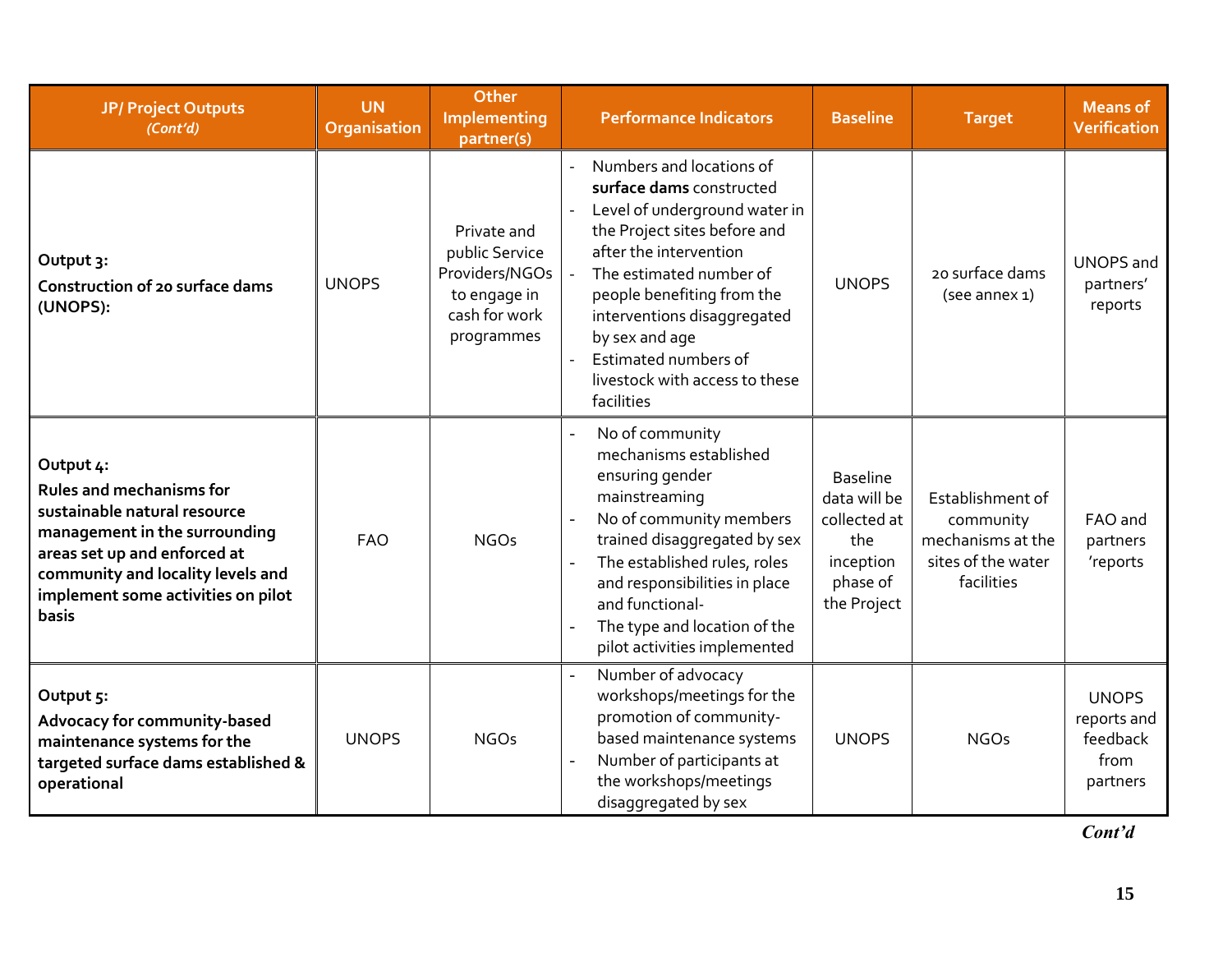| <b>JP/ Project Outputs</b><br>(Cont'd)                                                                                                                                                                                                                                                                            | <b>UN</b><br>Organisation | Other<br>Implementing<br>partner(s)                                                                                                                                 | <b>Performance Indicators</b>                                                                                                                                                                                                                                                                             | <b>Baseline</b>                                                                                | <b>Target</b>                                                                                                                                                                                                                                           | <b>Means of</b><br><b>Verification</b> |
|-------------------------------------------------------------------------------------------------------------------------------------------------------------------------------------------------------------------------------------------------------------------------------------------------------------------|---------------------------|---------------------------------------------------------------------------------------------------------------------------------------------------------------------|-----------------------------------------------------------------------------------------------------------------------------------------------------------------------------------------------------------------------------------------------------------------------------------------------------------|------------------------------------------------------------------------------------------------|---------------------------------------------------------------------------------------------------------------------------------------------------------------------------------------------------------------------------------------------------------|----------------------------------------|
| Output 6:<br>Crop and livestock production and<br>productivity improved through<br>promotion of community seed<br>multiplication and community<br>animal health delivery system                                                                                                                                   | <b>FAO</b>                | <b>NGOs</b>                                                                                                                                                         | Quantity of certified seeds<br>produced in MT<br>No of farmers targeted as<br>certified seed suppliers<br>No of animals vaccinated<br>$\overline{a}$<br>against epidemic diseases<br>No of beneficiaries targeted<br>with livestock activities<br>No of private veterinary<br>service providers supported | <b>Baseline</b><br>data will be<br>collected at<br>the<br>inception<br>phase of<br>the Project | - 1850 MT of<br>certified seeds<br>produced<br>- 1050 farmers<br>contracted to<br>produce the<br>certified seeds<br>$-58.5$ MT of<br>foundation seeds<br>procured and<br>distributed<br>- 200,000 animals<br>vaccinated<br>against epidemic<br>diseases | FAO and<br>partners<br>'reports        |
| Output 7:<br>700 direct beneficiaries in the<br>targeted areas have increased their<br>entrepreneurial potential and<br>technical skills contributing to<br>horticulture value chain<br>development, income generation<br>activities, agribusiness and access to<br><b>BDS and community based MF</b><br>enhanced | <b>ILO</b>                | - Ministries of<br>social welfare<br>at the state<br>level<br>- NGOs /CBOs<br>at the state<br>level<br>- Peace centres<br>at the<br>universities in<br>Darfur state | 715 direct beneficiaries in the<br>targeted areas have<br>increased their<br>entrepreneurial potential and<br>technical skills<br>income generation activities<br>in place<br>cooperatives, agribusiness<br>established<br>access to BDS and<br>community based micro<br>finance enhanced                 | <b>Baseline</b><br>data will be<br>collected at<br>the<br>inception<br>phase of<br>the Project | 600 Rural<br>community<br>entrepreneurs<br>100 community<br>trainer /social<br>worker and<br>community<br>activists                                                                                                                                     |                                        |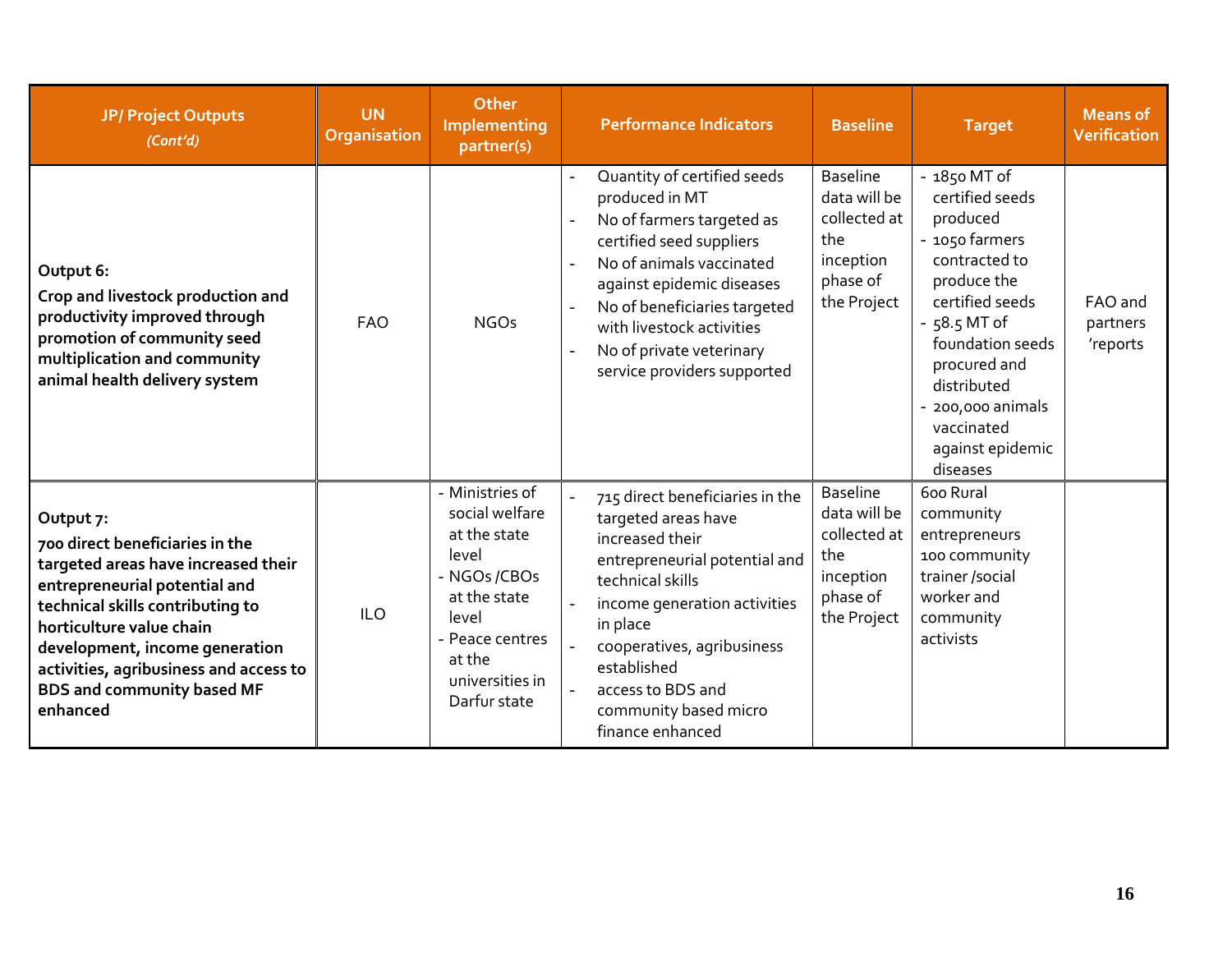### <span id="page-19-0"></span>**6. Management and Coordination Arrangements**

Implementation of the Project activities in the field will mostly be carried out by both contractors through closed competitive bids for the private and public sectors and NGOs for implementation of cash for work modalities and crop and livestock activities. FAO, the counterpart ministry in the Darfur Regional Authority (DRA), and the state and locality water authorities in North and South Darfur will jointly supervise the management and implementation of the Project through setting up a Steering Committee. The TOR for the Steering Committee will be discussed, agreed upon and drafted by the stakeholders. Wherever necessary or required, technical support will be sought from FAO Regional Near East (RNE) office in Cairo or FAO headquarters in Rome and from the UNOPS African Regional Office Environment and Sustainability Advisor.

FAO Sudan will provide the management and coordination of the Project through its offices in South and North Darfur states and Khartoum for the outputs 1,2,4 and 6. UNOPS is responsible for the full implementation of outputs 3 and 5 while ILO will have responsibility over output 7. In collaboration with both the federal and state line ministries, FAO, UNOPs and ILO will provide technical support to the Project. Procurement of services for the Project outputs 1,2,4 and 6 will be carried out by FAO in line with the Organisation's procurement regulations, procedures and quality standards while UNOPs and ILO will handle their own procurements.

For the direct implementation of the four outputs under its responsibility, FAO will hire a National Project Coordinator and a Project Field Assistant as full time. Their duty station will be in El Fashir with frequent visits to the project sites. Other needed positions such as Finance, Admin, and Logistics Assistants and Drivers will be costshared. FAO will establish a Project Management Committee involving the FAO Team Leaders in North and South Darfur, the FAO Focal Point in Khartoum, the Project Coordinator and the Project Field assistant. The PMC will convene every three months in El Fashir to follow up on the progress of the Projectimplementation and to approve the quarterly work plan prepared and submitted by the Project Coordinator. Together with FAO and UNOPS, the state water rural administrations within the national water corporations within the State Ministries of Engineering Affairs in Darfur will ensure technical support, coordination support, monitoring, supervision and quality control. Close consultation and collaboration will be sought with local communities, community representatives and leaders to ensure smooth implementation of the Project activities. Letters of Agreement (LoAs) will be signed with the IPs and contracts with suppliers in which all Project implementation modalities will be outlined including the grants and terms of payment to meet the cost of administration, delivery of services to beneficiaries and monitoring of activities.

For the direct implementation of the remaining two outputs, UNOPS will hire a Project Manager to oversee the construction of 20 surface dams and the establishment and implementation of the advocacy strategy for community-based management of water facilities. UNOPS will also hire two National Engineers to support the Project Manager and supervise the construction works implemented through contractors. The contractors will be selected through a competitive bidding process to provide the best value for money as per UNOPS procurement rules and regulations. Furthermore, UNOPS will engage a national project coordinator to focus on the advocacy for community based management and he or she will report directly to the Project Manager. In addition, the UNOPS Support Team including finance officer, administrative officer, procurement officer, logistics assistants, drivers, and programme officers will provide project support to ensure quality delivery ILO will hire a local coordinator under the supervision of the technical back stopping specialist based in Cairo to follow on the implementation at the state and village level, international certified trainers will be contracted to carry up the ToTs on ILO tools for the added value , the trained locals will disseminate the knowledge to the targeted communities with close coaching by the certified trainers. The in-kind grants will be procured locally through a local community.

The DRA is expected to take the necessary measures to facilitate the execution of the Project activities and assist FAO, UNOPS and ILO in carrying out their duties. Any other interested stakeholders will be invited to join the coordination mechanisms. Once the joint programme has been developed and agreed jointly by the participating UN organisations, the arrangements for monitoring, review, and coordination will be documented.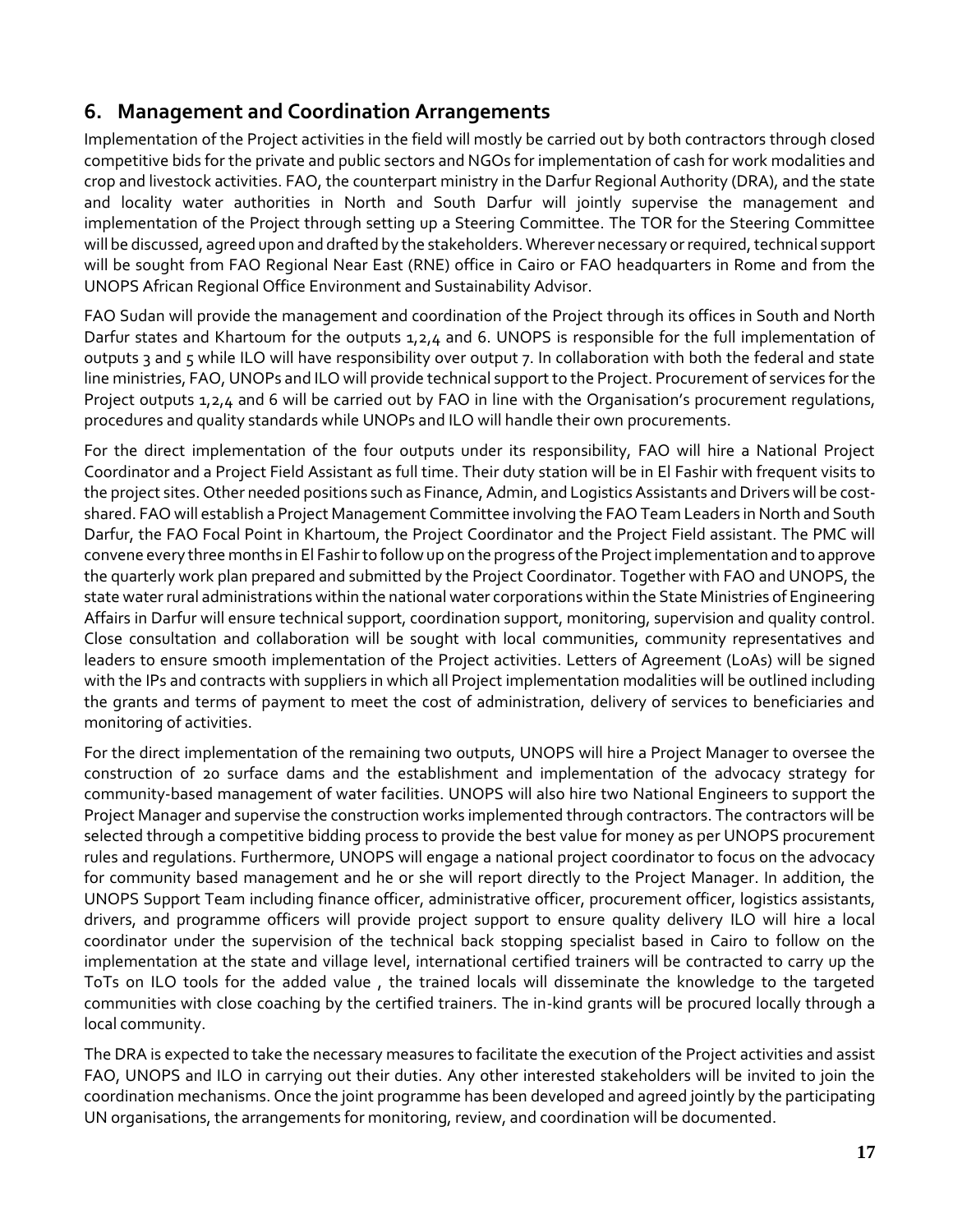In order to deepen partnership and inter-agency collaboration to build synergy, the project will map out institutions and their respective activities in the Project area (e.g. UNICEF WASH project; UN Habitat solar energy project; interventions on Integrated Watershed Management (IWRM) by UNEP). This will help to ensure the synchronisation of activities and development of synergy. Partnership with the Ministry of Water Resources and Electricity is seen as beneficial Partnership to help operate within the ministry's policy frame work and advocate for policy updates, community based post construction management and maintenance and cost recovery, and ministry of social welfare, peace and development centres at the state universities. Opportunities of establishing partnership with bilateral donors and multilateral funding sources, especially those providing financial and technical support to the region will be explored to scale up the Project in terms of geographic coverage and availability of resources to meet the growing demand to expand for further resource mobilisation to reach the unreached. UNOPS will make sure that there will be an integration and coordination in the implementation of this Project with the project '**Increased Access to and Use of Sustainable Water, Sanitation and Hygiene (WASH) Services Underpinned by Improved Integrated Water Resources Management (IWRM) in Darfur'.**

### <span id="page-20-0"></span>**7. Funds allocation and Cash Flow Management**

Utilisation of funds allocated to each Participating Agency will be administered in accordance with that respective Agency's own regulations, rules, directives and procedures. Participating Agencies assume full financial and programmatic and financial accountability for the funds disbursed to them. FAO will hire a National Project Coordinator and a Project Field Assistant as full time to assume full responsibility for the implementation of output 1,2,4 and 6. The Project Coordinator will undertake key administrative tasks to facilitate programme management. These tasks include the following:

- **a)** Consolidate detailed work-plans and budgets.
- **b)** Supervise the implementation of the water facilities in all phases following the agreed upon steps discussed with the three Participating Agencies
- **c)** Ensure monitoring of the Project activities

The UNOPS Project Manager will be responsible for the work plans and budgets (including the cash flow), management of the Project, and monitoring, reporting, and evaluation of all Project activities.

Each organisation will maintain a resource plan showing cash flow requirements and resources available, based on revenue received and/or receivable, interest revenue, and actual/projected expenses. This plan will be used for pre-allocation planning as well as post-allocation monitoring. They will ensure that allocations are fully budgeted and expended, at the same time ensuring that:

- Allocations to projects do not exceed the fund resource balance,
- project budgets do not exceed Project allocations,
- Project expenses plus advances to national implementing partners do not exceed Project budgets. Ensure that all activities are completed on or before this date.

The three organisations will comply with all reporting requirements of the UNDF. FAO, ILO and UNOPS will:

- Maintain a record of reporting deadlines;
- Ensure that all substantive and interim financial reports are prepared and submitted to UNDF in a timely manner, in accordance with the agreement; and
- Ensure that reports meet the requirements of UNDF as agreed in the contribution Agreement and are accurate, complete and timely.
- Ensure that all activities are completed on or before the completion date.

### <span id="page-20-1"></span>**8. Monitoring, Evaluation and Reporting**

The Project will be provided with adequate support for M&E through the provision of technical support from FAO, UNOPS and ILO Headquarters, as well as through a national M&E Officer within the FAO, UNOPS and ILO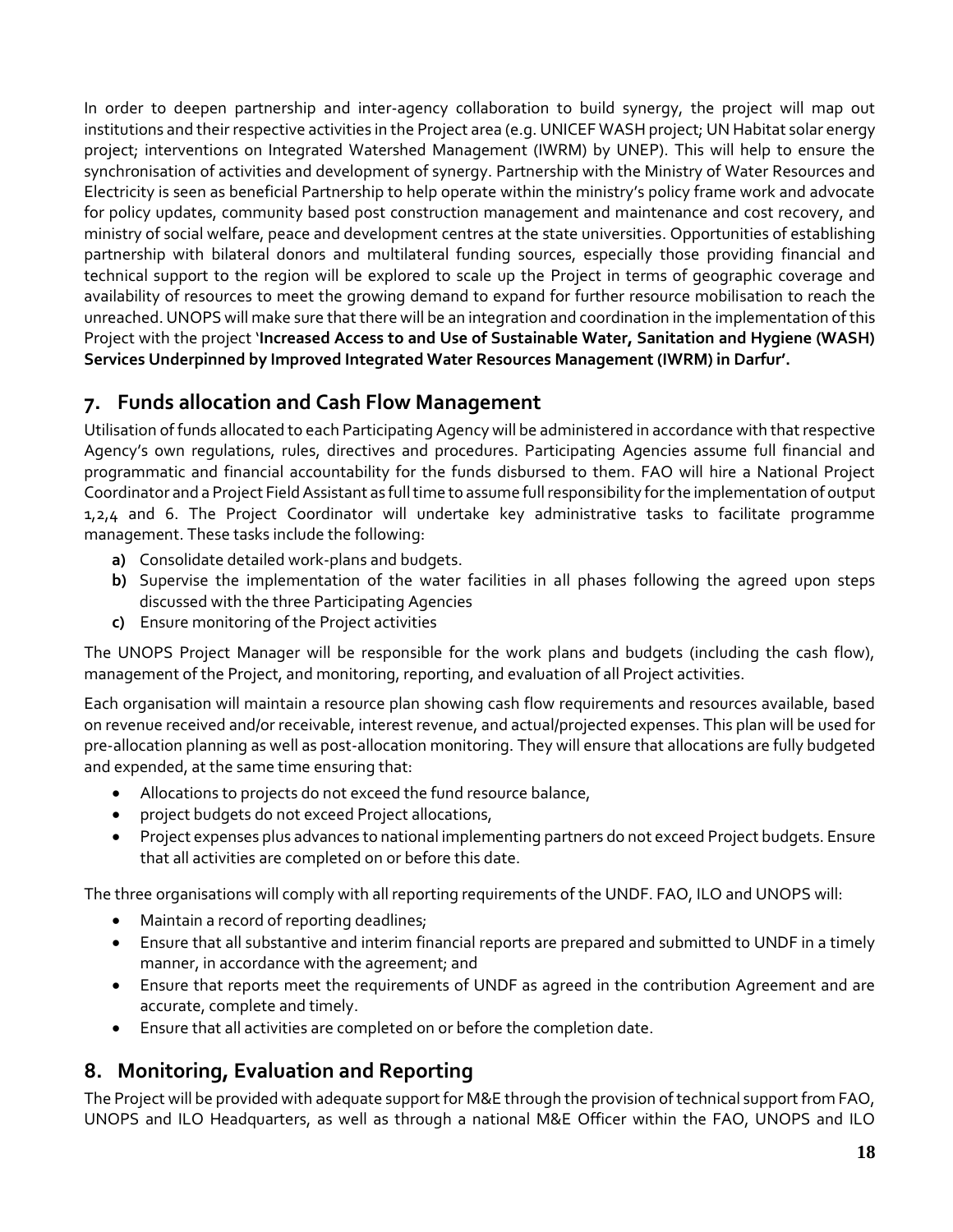technical teams. For FAO the ME officer will be cost shared with its ongoing projects and will be availed to UNOPS and ILO if need arises. The Project will establish a baseline database. This will contain village data, which will serve as baseline for future impact assessment. Regular participatory monitoring and self-evaluation exercises together with beneficiaries will check on the results achieved. A more detailed monitoring plan will be established during Project inception following the indicators as defined in the result framework. The Project Management Committee (PMC) will take place every three months to review the work progress, coordination problems, risk assessment and means for mitigation.

FAO, UNOPS and ILO will use the UNDF reporting formats for preparation and submission of the progress as well as the final narrative and financial reports. The three Organisations are ready to comply with any other mandatory reports.

A Final Evaluation will be completed within two months after the actual NTE date of the Project. It will aim at identifying Project outcomes, their sustainability and actual or potential impacts. It will also have the purpose of indicating future actions needed to assure continuity of the process developed and results achieved through Project activities. FAO Office of Evaluation will be responsible for organising and backstopping the Final Evaluations in close collaboration with UNOPS and ILO and in consultation with Project stakeholders. For the three agencies, HQ-missions are essential to monitor Project progress and participate in steering committee meetings from time to time

| <b>Expected Results</b><br>(Outcomes & outputs)                                                                                                                            | <b>Indicators (with baselines &amp;</b><br>indicative timeframe)                                                                                                                                    | <b>Means of</b><br>verification | <b>Collection</b><br>methods | <b>Responsibilities</b>                                |
|----------------------------------------------------------------------------------------------------------------------------------------------------------------------------|-----------------------------------------------------------------------------------------------------------------------------------------------------------------------------------------------------|---------------------------------|------------------------------|--------------------------------------------------------|
| Result 1:<br>Rehabilitation of 15 hafirs<br>$(FAO)$ :                                                                                                                      | The storage capacity of the water<br>facilities before and after the<br>intervention<br>In September 2016<br>Every three months                                                                     |                                 |                              | Project<br>coordinator and<br>field assistant<br>(FAO) |
| Result 2:<br>Rehabilitation of 20 shallow<br>wells (FAO)                                                                                                                   | The storage capacity of the water<br>facilities before and after the<br>intervention<br>In September 2016<br>Every three months                                                                     |                                 | Survey &<br>Pictures         | <b>FAO</b>                                             |
| Result 3:<br>Construction of surface<br>dams (UNOPS):                                                                                                                      | The storage capacity of the water<br>facilities before and after the<br>intervention<br>In September 2016<br>Every three months                                                                     | Site visits &<br>Reports        | every<br>three-<br>months    | <b>UNOPS</b>                                           |
| Result 4:<br>Rules and mechanisms for<br>sustainable natural resource<br>management in the<br>surrounding areas set up<br>and enforced at community<br>and locality levels | Governance of natural resources<br>in the Project area at the start of<br>the Project<br>Existing community mechanisms<br>and level of function<br>Existing mechanisms at the end<br>of the Project |                                 |                              | Project<br>coordinator and<br>field assistant<br>(FAO) |

<span id="page-21-0"></span>

| Table 3: | Joint Programme Monitoring Framework (JPMF) |  |  |
|----------|---------------------------------------------|--|--|
|          |                                             |  |  |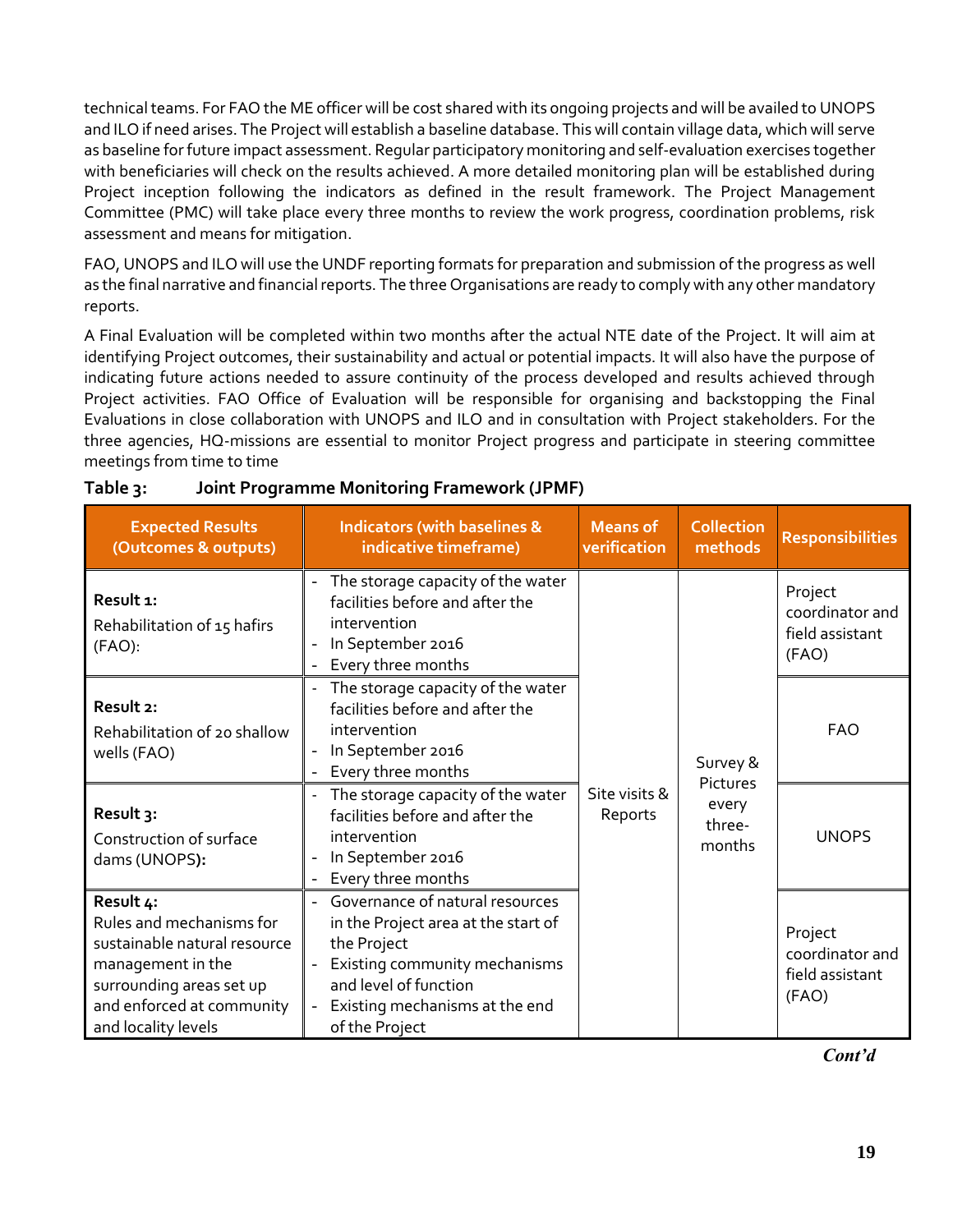| <b>Expected Results</b><br>(Cont'd)                                                                                                                                                                                                                                                                                 | <b>Indicators (with baselines &amp;</b><br>indicative timeframe)                                                                                                                                                                                                                                                                                            | <b>Means of</b><br>verification | <b>Collection</b><br>methods                                  | <b>Responsibilities</b> |
|---------------------------------------------------------------------------------------------------------------------------------------------------------------------------------------------------------------------------------------------------------------------------------------------------------------------|-------------------------------------------------------------------------------------------------------------------------------------------------------------------------------------------------------------------------------------------------------------------------------------------------------------------------------------------------------------|---------------------------------|---------------------------------------------------------------|-------------------------|
| Result 5:<br>Advocacy of community-<br>based maintenance<br>systems for the targeted<br>surface dams established<br>& operational                                                                                                                                                                                   | Number of advocacy<br>$\overline{\phantom{0}}$<br>workshops/meetings/campaigns<br>conducted<br>Number of participants<br>disaggregated by sex                                                                                                                                                                                                               | Reports                         | Feedback<br>from<br>meetings                                  | <b>UNOPS</b>            |
| Result 6:<br>Crop and livestock<br>production and<br>productivity improved<br>through promotion of<br>community seed<br>multiplication and<br>community animal<br>health delivery system                                                                                                                            | Quantity of certified seeds<br>produced in MT<br>No of farmers targeted as<br>$\qquad \qquad \blacksquare$<br>certified seed suppliers<br>No of animals vaccinated<br>$\overline{a}$<br>against epidemic diseases<br>No of beneficiaries targeted<br>with livestock activities                                                                              | Reports                         | Consultation<br>with<br>stakeholders<br>every three<br>months | <b>FAO</b>              |
| Result 7:<br>700 direct beneficiaries in<br>the targeted areas have<br>increased their<br>entrepreneurial potential<br>and technical skills<br>contributing to<br>horticulture value chain<br>development, income<br>generation activities,<br>agribusiness and access<br>to BDS and community<br>based MF enhanced | Market assessment<br>opportunities report<br>No of local trainers /community<br>$\overline{\phantom{a}}$<br>activists gained knowledge to<br>train community entrepreneurs<br>No of community entrepreneurs<br>$\qquad \qquad \blacksquare$<br>equipped with skills to start their<br>own businesses<br>No of cooperatives established<br>$\qquad \qquad -$ | Site visits &<br>Reports        | - Reports<br>- Business<br>plans<br>- Pictures                | <b>ILO</b>              |

## <span id="page-22-0"></span>**9. Work plans and budgets**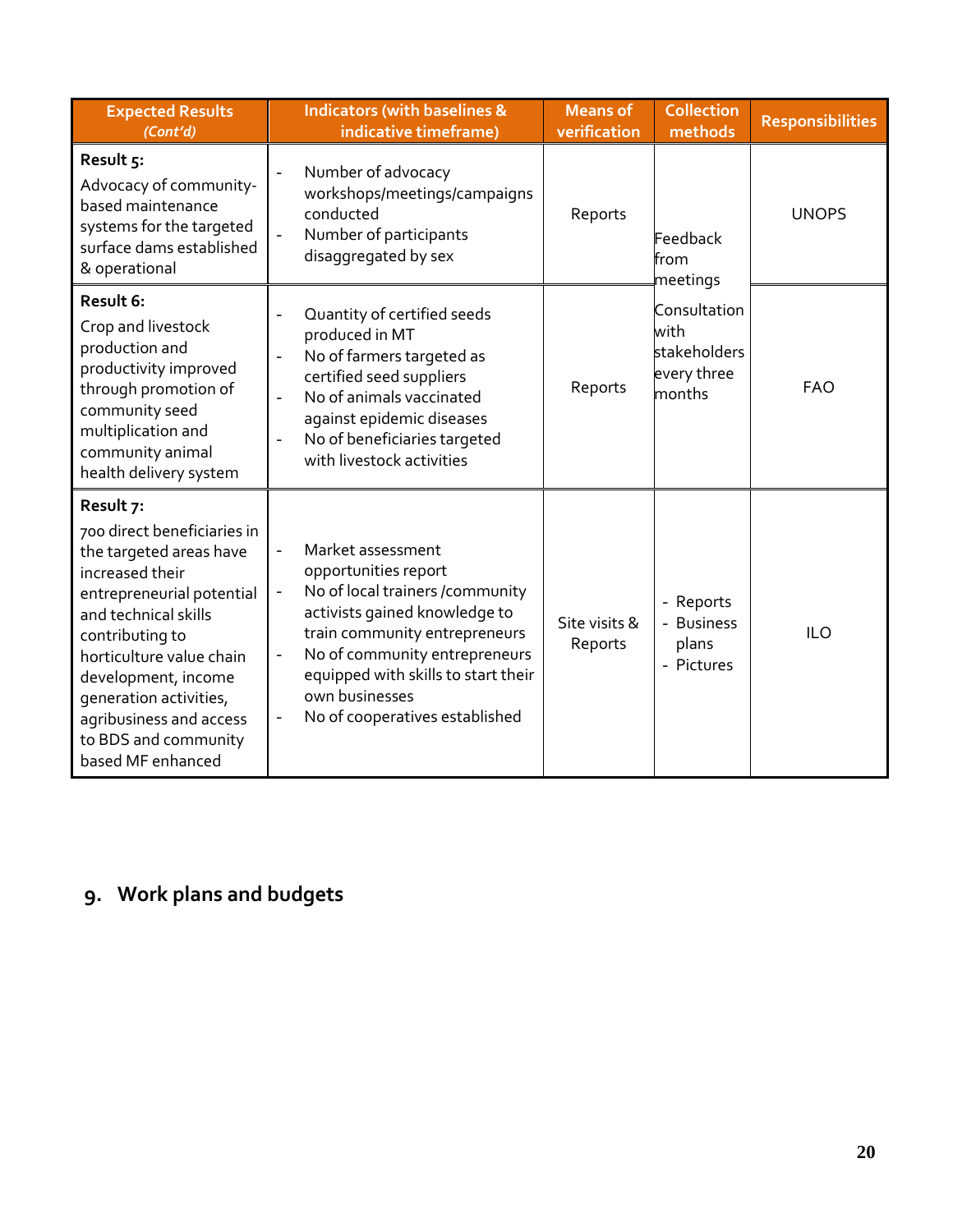#### **Table 4: Work plan of** *Recovery of Livelihoods of Vulnerable Farming and Pastoral Communities in Darfur*

Duration of the JP/Project: 18 months

<span id="page-23-0"></span>

| <b>Specific Objectives of the Fund:</b>                                              |                                                                                                                                                                                                                                                                                                                                                                 |                                  |                |       |                |                |    |                                                |                                                                                               |                |
|--------------------------------------------------------------------------------------|-----------------------------------------------------------------------------------------------------------------------------------------------------------------------------------------------------------------------------------------------------------------------------------------------------------------------------------------------------------------|----------------------------------|----------------|-------|----------------|----------------|----|------------------------------------------------|-----------------------------------------------------------------------------------------------|----------------|
| <b>Expected</b><br>JP/Project                                                        | <b>Key activities</b>                                                                                                                                                                                                                                                                                                                                           | <b>Calendar</b><br>(by activity) |                |       |                |                |    | <b>Geographic</b>                              | <b>Responsible</b><br>Participating                                                           | <b>Planned</b> |
| <b>Outputs</b>                                                                       |                                                                                                                                                                                                                                                                                                                                                                 | Q <sub>1</sub>                   | Q <sub>2</sub> | $Q_3$ | Q <sub>4</sub> | Q <sub>5</sub> | Q6 | area                                           | Organisation                                                                                  | budget         |
| Output 1:<br>Rehabilitation<br>of 15 hafirs<br>(FAO)<br>Monitoring of the activities | FAO, in partnership with the competent line<br>ministries will conduct surveys to quantify the<br>existing situations of hafirs intended for<br>construction and rehabilitation and Develop bills of<br>quantities; invite service providers and prepare bids                                                                                                   |                                  |                |       |                |                |    |                                                | FAO with line<br>ministries                                                                   |                |
|                                                                                      | Public and private contractors and NGOs will be<br>contracted for rehabilitation of 15 hafirs and<br>supervised by the competent line ministries and<br>FAO to undertake the civil works according to the<br>aforementioned designs and cost estimates as<br>agreed with the beneficiary communities and<br>farmers through their respective water user groups. |                                  |                |       |                |                |    | Central,<br>West, South<br>and North<br>Darfur | FAO with its<br>IPs/competent<br>line ministries,<br>and the<br>beneficiaries'<br>communities | 1,600,000      |
|                                                                                      |                                                                                                                                                                                                                                                                                                                                                                 |                                  |                |       |                |                |    |                                                | Local private<br>contractors,<br>line ministries,<br><b>FAO</b>                               |                |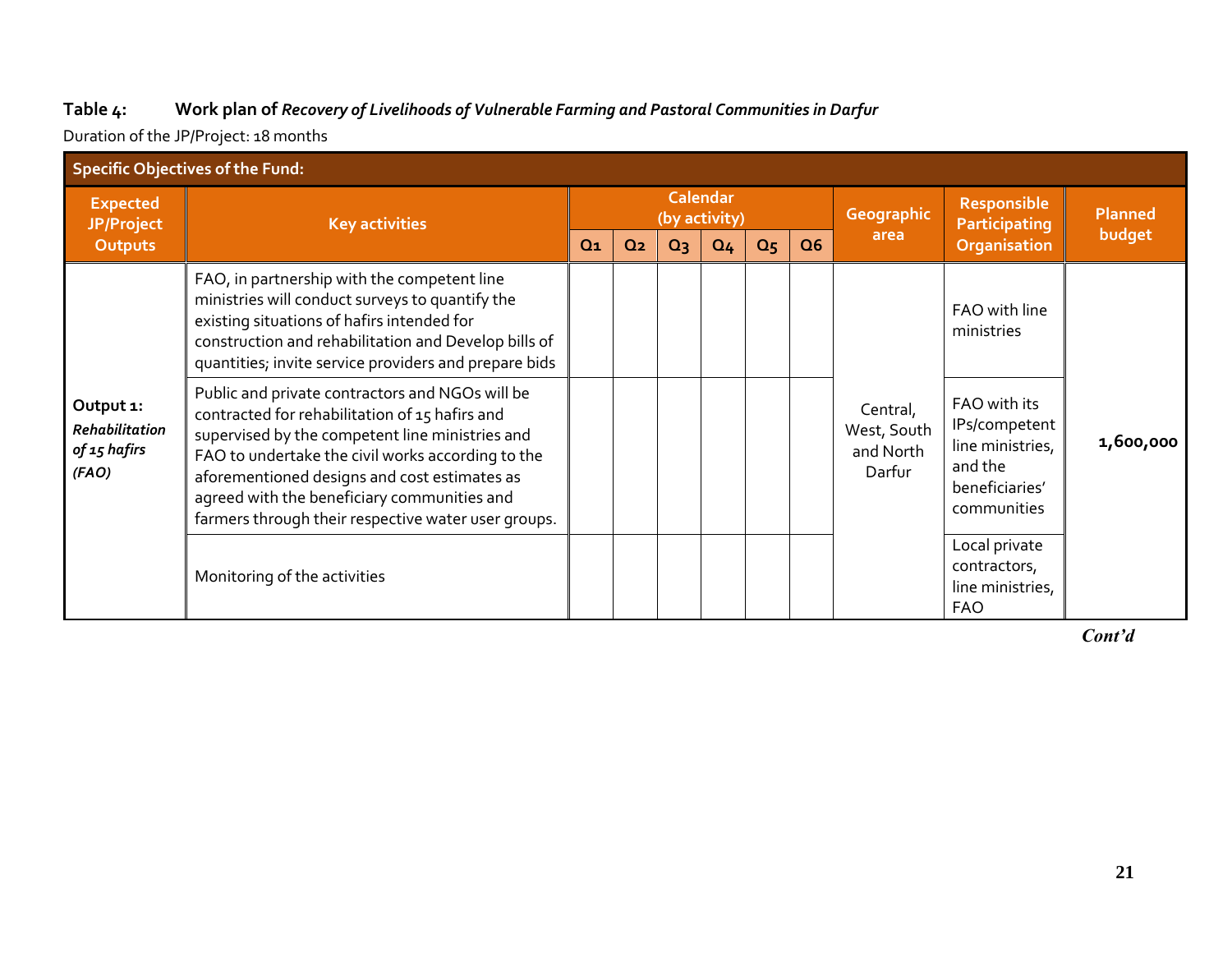| <b>Expected</b><br>JP/Project                                | <b>Key activities</b>                                                                                                                                                                                                                                                                                                                                               | <b>Calendar</b><br>(by activity) |                |       | Geographic     | <b>Responsible</b><br><b>Participating</b> | Planned |                                       |                                                                                                                  |         |  |
|--------------------------------------------------------------|---------------------------------------------------------------------------------------------------------------------------------------------------------------------------------------------------------------------------------------------------------------------------------------------------------------------------------------------------------------------|----------------------------------|----------------|-------|----------------|--------------------------------------------|---------|---------------------------------------|------------------------------------------------------------------------------------------------------------------|---------|--|
| Outputs                                                      |                                                                                                                                                                                                                                                                                                                                                                     | $Q_1$                            | Q <sub>2</sub> | $Q_3$ | Q <sub>4</sub> | Q <sub>5</sub>                             | Q6      |                                       | area<br>Organisation<br>ministries<br>Local private<br>and public<br>contractors/<br><b>NGOs</b><br><b>UNOPS</b> | budget  |  |
|                                                              | FAO, in partnership with the competent line<br>ministries will conduct surveys to quantify the<br>existing situations of shallow wells intended for<br>construction and rehabilitation                                                                                                                                                                              |                                  |                |       |                |                                            |         | FAO/state line                        |                                                                                                                  |         |  |
| Output 2:<br>Rehabilitation<br>of 20 shallow<br>wells. (FAO) | Public and private contractors and NGOs will be<br>contracted for rehabilitation of 20 shallow wells and<br>supervised by the competent line ministries, FAO to<br>undertake the civil works according to the<br>aforementioned designs and cost estimates as<br>agreed with the beneficiary communities and<br>farmers through their respective water user groups. |                                  |                |       |                |                                            |         | North Darfur<br>and Central<br>Darfur |                                                                                                                  | 150,000 |  |
|                                                              | Monitoring of the activities                                                                                                                                                                                                                                                                                                                                        |                                  |                |       |                |                                            |         |                                       |                                                                                                                  |         |  |
|                                                              | UNOPS, in partnership with the competent line<br>ministries will conduct surveys to quantify the<br>existing situations of the surface dams intended for<br>construction                                                                                                                                                                                            |                                  |                |       |                |                                            |         |                                       |                                                                                                                  | 60,000  |  |
| Output 3:<br>Construction of<br>20 surface                   | UNOPS, in collaboration with line ministries and<br>the beneficiary communities, herders and farmers,<br>will survey, design and cost-estimate the<br>appropriate structures and civil works required to<br>construct the selected structures                                                                                                                       |                                  |                |       |                |                                            |         | West and<br>East Darfur               |                                                                                                                  | 37,600  |  |
| dams. (UNOPS)                                                | Local private contractors will be hired and<br>supervised by the competent line ministries,<br>UNOPS to undertake the civil works according to<br>the aforementioned designs and cost estimates, as<br>agreed with the beneficiary communities and<br>farmers through their respective water user groups.                                                           |                                  |                |       |                |                                            |         |                                       |                                                                                                                  | 900,000 |  |
|                                                              | Monitoring of the activities                                                                                                                                                                                                                                                                                                                                        |                                  |                |       |                |                                            |         |                                       |                                                                                                                  | 19,400  |  |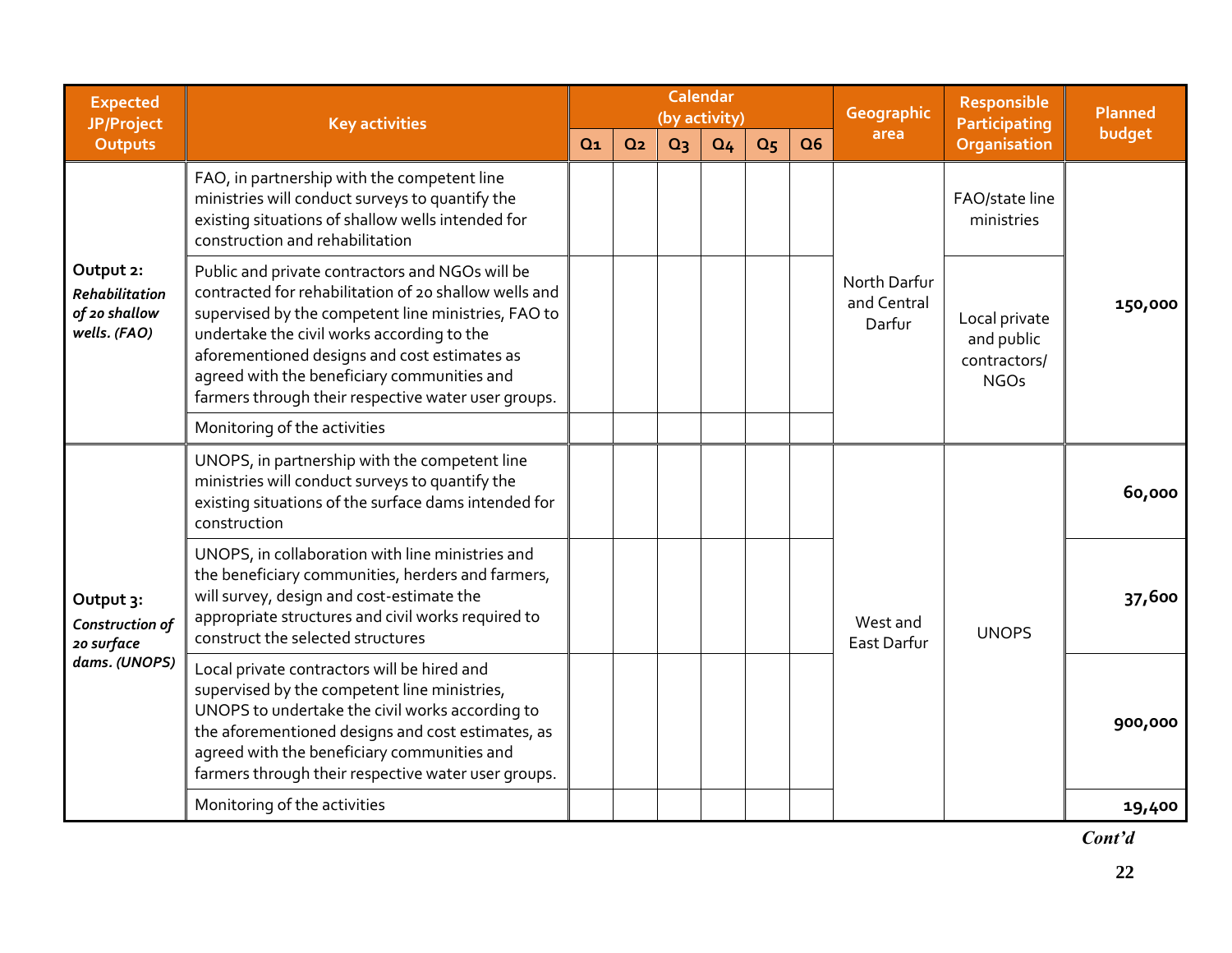| <b>Expected</b><br>JP/Project                                                        | <b>Key activities</b>                                                                                                                                                                                  |       |                | (by activity)  | <b>Calendar</b> |                |    | Geographic                                     | <b>Responsible</b><br><b>Participating</b> | <b>Planned</b> |
|--------------------------------------------------------------------------------------|--------------------------------------------------------------------------------------------------------------------------------------------------------------------------------------------------------|-------|----------------|----------------|-----------------|----------------|----|------------------------------------------------|--------------------------------------------|----------------|
| <b>Outputs</b>                                                                       |                                                                                                                                                                                                        | $Q_1$ | Q <sub>2</sub> | Q <sub>3</sub> | Q <sub>4</sub>  | Q <sub>5</sub> | Q6 | area                                           | <b>Organisation</b>                        | budget         |
|                                                                                      | Community mobilisation, sensitisation and<br>awareness raising at 29 sites                                                                                                                             |       |                |                |                 |                |    |                                                |                                            | 5,000          |
| Output 4:<br><b>Rules</b> and<br>mechanisms for                                      | Establishment of the community committees at 29<br>sites                                                                                                                                               |       |                |                | 15,000          |                |    |                                                |                                            |                |
| sustainable                                                                          | Training of the committees members<br>Central,                                                                                                                                                         |       | 10,000         |                |                 |                |    |                                                |                                            |                |
| natural<br>resource<br>management in                                                 | Beneficiaries adopting sustainable land<br>management techniques                                                                                                                                       |       |                |                |                 |                |    | South, West<br>and North                       | FAO/IP                                     | 13,013         |
| the surrounding<br>areas set up                                                      | Pasture protection and rehabilitation                                                                                                                                                                  |       |                |                |                 |                |    | Darfur                                         |                                            | 10,000         |
| and enforced at                                                                      | Tree seedlings production and distribution                                                                                                                                                             |       |                |                |                 |                |    |                                                |                                            | 17,000         |
| community and<br>locality levels                                                     | Procurement of treadle pumps and equipment                                                                                                                                                             |       |                |                |                 |                |    |                                                |                                            | 9,200          |
|                                                                                      | Community mobilisation, sensitisation and<br>awareness raising at 29 sites                                                                                                                             |       |                |                |                 |                |    |                                                |                                            | 5,000          |
| Output 5:<br>Advocacy for<br>community-                                              | Develop an advocacy plan for community-based<br>maintenance systems including identification of key<br>stakeholders and awareness workshop plans                                                       |       |                |                |                 |                |    | West,                                          |                                            | 34,800         |
| based<br>maintenance<br>systems for the<br>targeted<br>surface dams<br>established & | Meet with relevant government authorities to<br>discuss best approaches to management of the<br>surface dams and conduct advocacy meetings and<br>workshops for community-based maintenance<br>systems |       |                |                |                 |                |    | Central,<br>South, East<br>and North<br>Darfur | <b>UNOPS</b>                               | 33,800         |
| operational.<br>(UNOPS)                                                              | Monitoring of the activities                                                                                                                                                                           |       |                |                |                 |                |    |                                                |                                            | 14,000         |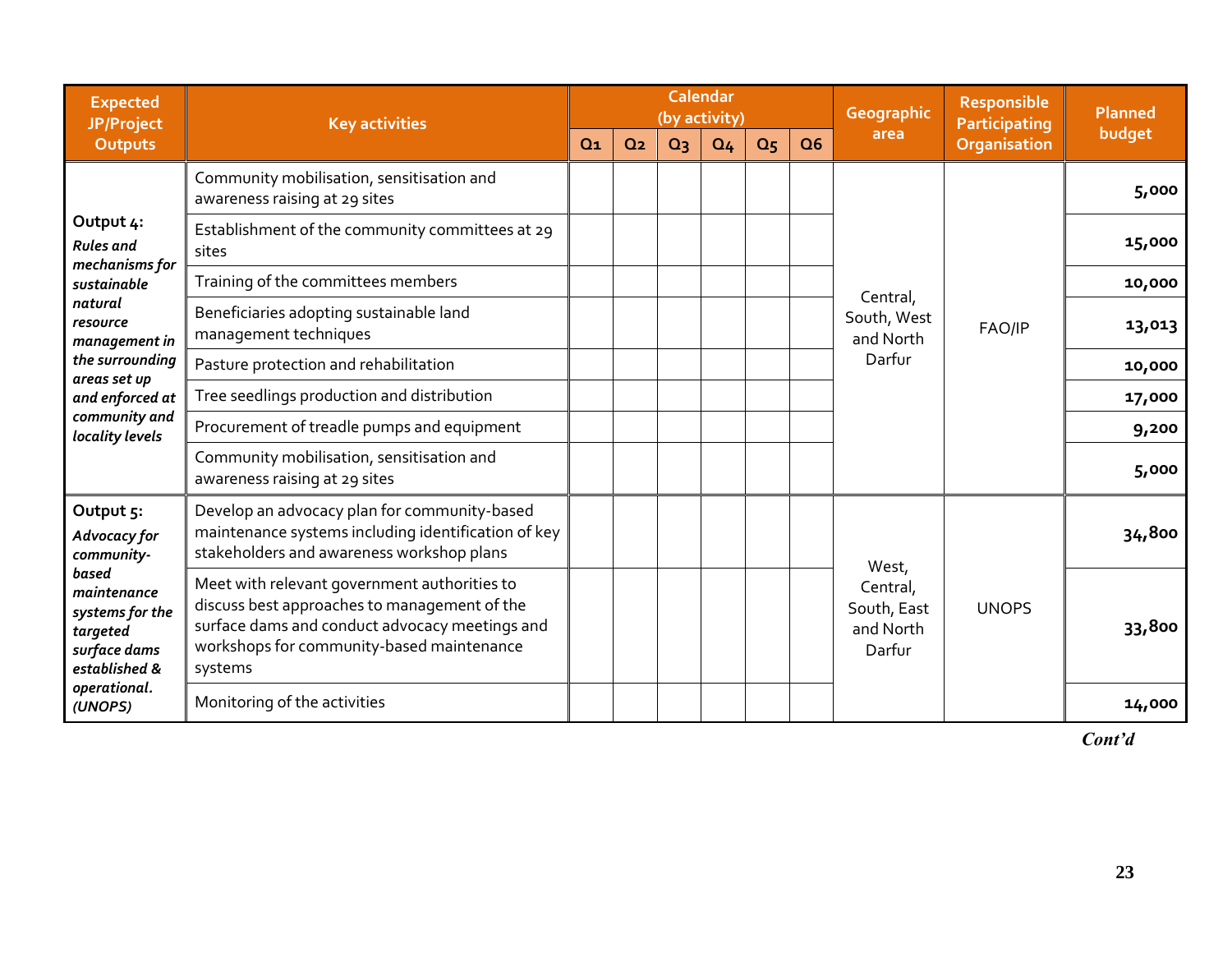| <b>Expected</b><br>JP/Project                                                      | <b>Key activities</b>                                                                                                                                                                                               |                |                |       | <b>Calendar</b><br>(by activity) |                |                | Geographic                                    | <b>Responsible</b><br>Participating | Planned |
|------------------------------------------------------------------------------------|---------------------------------------------------------------------------------------------------------------------------------------------------------------------------------------------------------------------|----------------|----------------|-------|----------------------------------|----------------|----------------|-----------------------------------------------|-------------------------------------|---------|
| <b>Outputs</b>                                                                     |                                                                                                                                                                                                                     | Q <sub>1</sub> | Q <sub>2</sub> | $Q_3$ | Q <sub>4</sub>                   | Q <sub>5</sub> | Q <sub>6</sub> | area                                          | <b>Organisation</b>                 | budget  |
|                                                                                    | Procure and distribute 58.5 metric tons of<br>foundation seeds (6 MT of sorghum, 6 MT of millet,<br>1.5 MT of sesame and 45 MT of ground nut) to<br>produce 1850 MT of certified seeds                              |                |                |       |                                  |                |                |                                               | <b>FAO</b>                          | 157,000 |
|                                                                                    | Train 1,050 contracted farmers on improved crop<br>practices                                                                                                                                                        |                |                |       |                                  |                |                |                                               |                                     | 23,925  |
| Output 6:<br>Crop and<br>livestock                                                 | Procure 60 motorised pumps to be used for<br>supplementary crop irrigation and promote soil and<br>water management at farm levels                                                                                  |                |                |       |                                  |                |                |                                               |                                     | 48,000  |
| production and<br>productivity<br>improved<br>through<br>promotion of<br>community | Procure and distributes 200,000 dose of different<br>veterinary vaccines and 60 veterinary drug and<br>equipment kits to Vaccinate 200,000 animals<br>against epidemic diseases and establish a<br>treatment system |                |                |       |                                  |                |                | West,<br>Central,<br>South, East<br>and North |                                     | 76,800  |
| seed<br>multiplication<br>and community<br>animal health<br>delivery system        | Select and provide refresher training to 60<br>community animal health workers and provide<br>them with drugs and equipment to improve access<br>to sustainable veterinary treatment services                       |                |                |       |                                  |                |                | Darfur                                        |                                     | 25,000  |
| (FAO)                                                                              | Procure and distribute 50 tons of animal<br>concentrate feed and support establishment of<br>animal feed revolving funds to ensure regular<br>supply of milk as source of protein and household<br>income           |                |                |       | 75,000                           |                |                |                                               |                                     |         |
|                                                                                    | Contract partners to implement and monitor the<br>activities                                                                                                                                                        |                |                |       |                                  |                |                |                                               |                                     | 25,000  |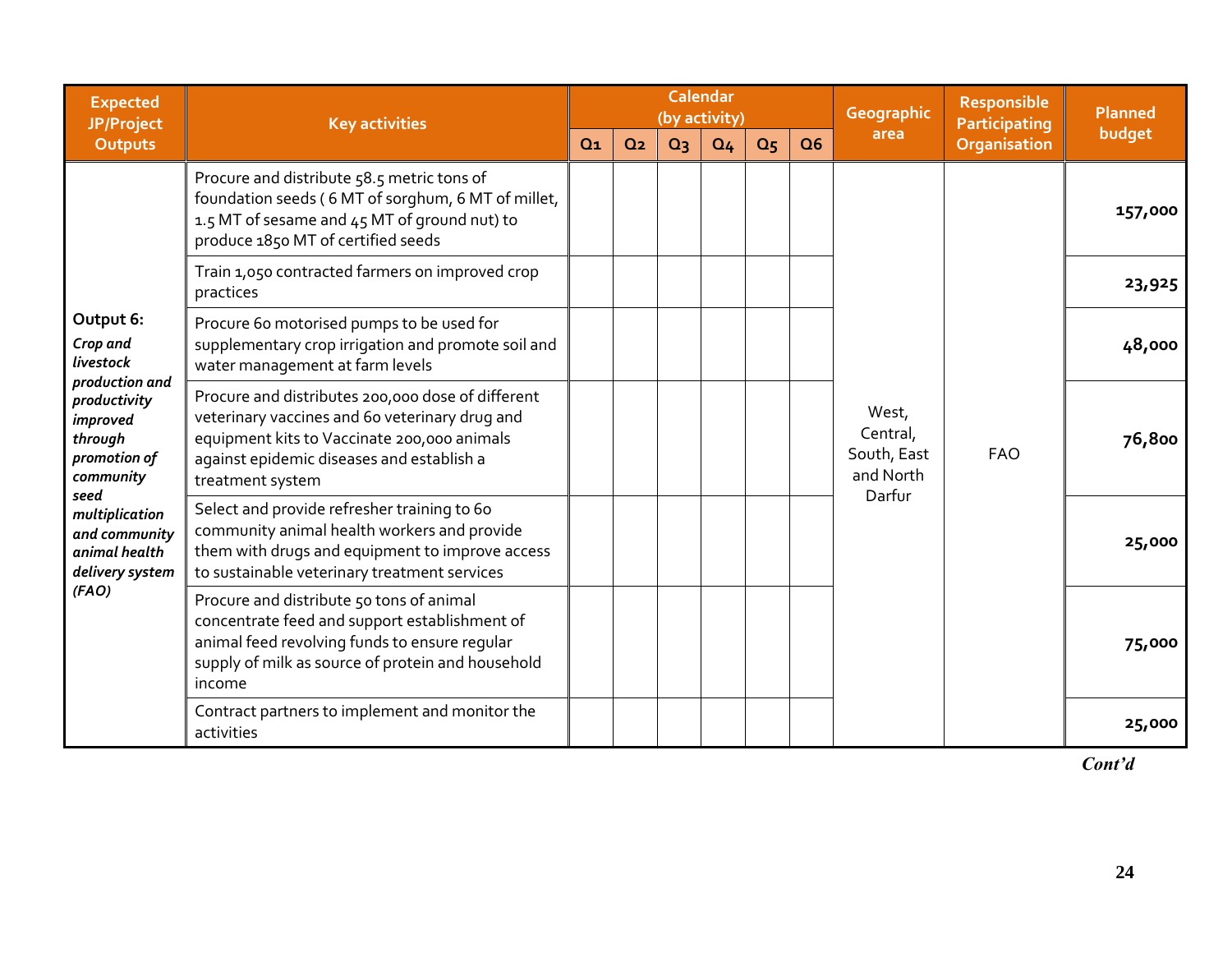| <b>Expected</b><br>JP/Project                                                          | <b>Key activities</b>                                                                                                                                                                                                                           |                |                |       | <b>Calendar</b><br>(by activity) |                |                                                              | <b>Geographic</b> | <b>Responsible</b><br><b>Participating</b> | <b>Planned</b> |
|----------------------------------------------------------------------------------------|-------------------------------------------------------------------------------------------------------------------------------------------------------------------------------------------------------------------------------------------------|----------------|----------------|-------|----------------------------------|----------------|--------------------------------------------------------------|-------------------|--------------------------------------------|----------------|
| <b>Outputs</b>                                                                         |                                                                                                                                                                                                                                                 | Q <sub>1</sub> | Q <sub>2</sub> | $Q_3$ | Q <sub>4</sub>                   | Q <sub>5</sub> | Q6                                                           | area              | <b>Organisation</b>                        | budget         |
| Output 7:<br>700 direct<br>beneficiaries in<br>the targeted                            | Conduct 4 Training of Trainees (25 participants<br>each) in Get Ahead for women in Enterprise,<br>Entrepreneurial skills for agro business and My<br>Coop for selected potential trainers in these area<br>from the targeted locations;         |                |                |       |                                  |                |                                                              |                   |                                            | 90,000         |
| areas have<br>increased their<br>entrepreneurial<br>potential and<br>technical skills, | Conduct training activities in get ahead and or<br>entrepreneurial skills for agro business to a<br>minimum no. of 100 community entrepreneurs in<br>each of six targeted locations;                                                            |                |                |       |                                  |                |                                                              | West,             |                                            | 140,000        |
| contributing to<br>horticulture<br>value chain<br>development<br>income<br>generation  | Provide targeted communities (minimum 15 in each<br>targeted village) with short technical training to<br>improve the entrepreneurial potential of women in<br>rural areas to start/improve their IGAs/micro<br>enterprise/co-ops/agribusiness; |                |                |       |                                  |                | Central,<br><b>ILO</b><br>South, East<br>and North<br>Darfur | 40,000            |                                            |                |
| activities,<br>agribusiness<br>and access to                                           | Support communities start group based<br>IGAs/cooperatives in the six targeted locations (2-3<br>in each state);                                                                                                                                |                |                |       |                                  |                |                                                              |                   |                                            | 80,000         |
| <b>BDS</b> and<br>community<br>based MF<br>enhanced                                    | Create linkages with local providers of finance to<br>support women who received training on Get<br>Ahead and or Entrepreneurial skills for Agri-<br>Business to access finance.                                                                |                |                |       |                                  |                |                                                              |                   |                                            | 40,000         |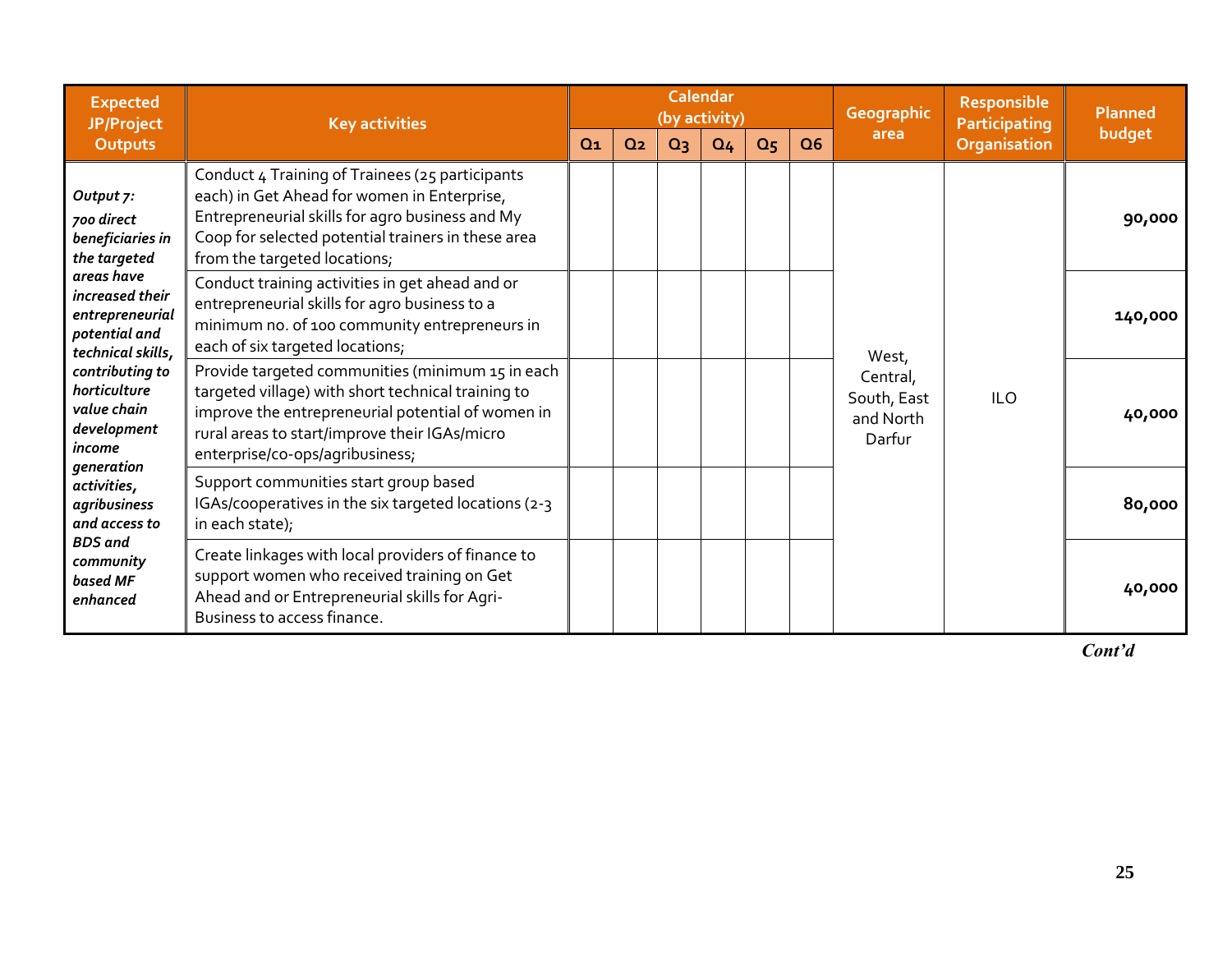| <b>Expected</b><br>JP/Project                       | <b>Key activities</b> |       |                |       | <b>Calendar</b><br>(by activity) |                |    | Geographic | Responsible<br>Participating<br>Organisation | Planned   |
|-----------------------------------------------------|-----------------------|-------|----------------|-------|----------------------------------|----------------|----|------------|----------------------------------------------|-----------|
| <b>Outputs</b>                                      |                       | $Q_1$ | Q <sub>2</sub> | $Q_3$ | Q <sub>4</sub>                   | Q <sub>5</sub> | Q6 | area       |                                              | budget    |
| $M & E - Evaluate$                                  |                       |       |                |       |                                  |                |    |            |                                              |           |
| Evaluation                                          |                       |       |                |       |                                  |                |    |            | <b>FAO</b>                                   | 22,000    |
| Personnel                                           |                       |       |                |       |                                  |                |    |            | <b>FAO</b>                                   | 325,000   |
| Personnel                                           |                       |       |                |       |                                  |                |    |            | <b>UNOPS</b>                                 | 155,000   |
| Personnel                                           |                       |       |                |       |                                  |                |    |            | <b>ILO</b>                                   | 50,000    |
| Equipment                                           |                       |       |                |       |                                  |                |    |            | <b>FAO</b>                                   | 25,020    |
| Travel                                              |                       |       |                |       |                                  |                |    |            | <b>FAO</b>                                   | 60,000    |
| Travel                                              |                       |       |                |       |                                  |                |    |            | <b>UNOPS</b>                                 | 24,000    |
| Travel                                              |                       |       |                |       |                                  |                |    |            | <b>ILO</b>                                   | 30,000    |
| GoE                                                 |                       |       |                |       |                                  |                |    |            | <b>FAO</b>                                   | 69,900    |
| GoE                                                 |                       |       |                |       |                                  |                |    |            | <b>UNOPS</b>                                 | 21,400    |
| GoE                                                 |                       |       |                |       |                                  |                |    |            | <b>ILO</b>                                   | 30,000    |
| Total Operational Budget                            |                       |       |                |       |                                  |                |    |            |                                              | 4,561,858 |
| 1SC 7% (each agency will get its share from the 7%) |                       |       |                |       |                                  |                |    | 319,330    |                                              |           |
| <b>Grand Total</b>                                  |                       |       |                |       |                                  |                |    |            |                                              | 4,881,188 |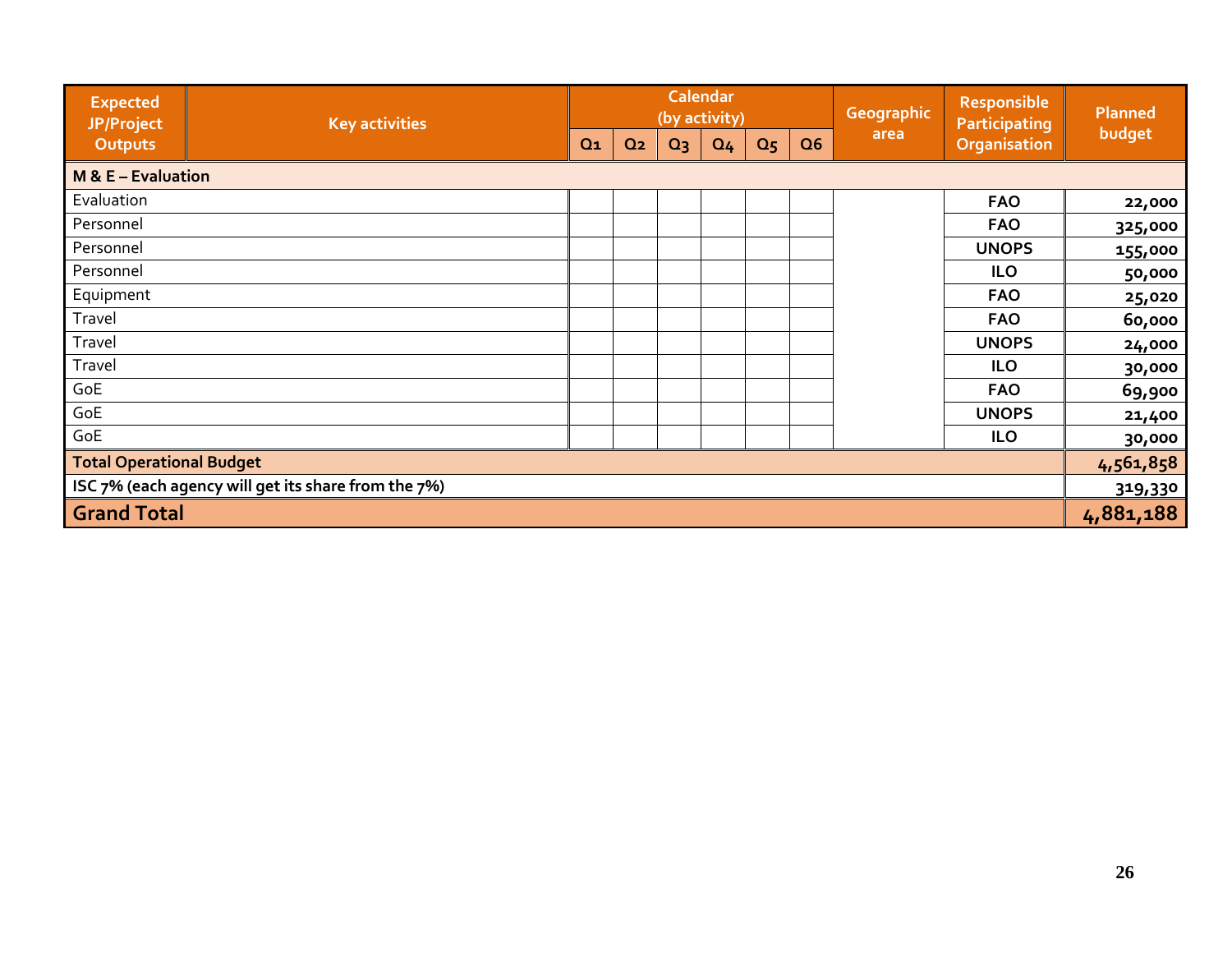| <b>UN FUND FOR DARFUR</b>                                      |              |            |              |            |  |  |  |  |  |  |  |
|----------------------------------------------------------------|--------------|------------|--------------|------------|--|--|--|--|--|--|--|
| <b>JOINT PROGRAMME BUDGET*</b>                                 |              |            |              |            |  |  |  |  |  |  |  |
| <b>CATEGORIES</b>                                              | <b>Total</b> | <b>FAO</b> | <b>UNOPS</b> | <b>ILO</b> |  |  |  |  |  |  |  |
| 1. Staff and other personnel costs                             | 530,000      | 325,000    | 155,000      | 50,000     |  |  |  |  |  |  |  |
| 2. Supplies, Commodities, Materials                            | 535,600      | 366,000    | 169,600      | O          |  |  |  |  |  |  |  |
| 3. Equipment, Vehicles and Furniture including<br>Depreciation | 25,020       | 25,020     | 0            | 0          |  |  |  |  |  |  |  |
| 4. Contractual Services                                        | 2,675,000    | 1,775,000  | 900,000      | O          |  |  |  |  |  |  |  |
| 5. Travel                                                      | 114,000      | 60,000     | 24,000       | 30,000     |  |  |  |  |  |  |  |
| 6. Transfers and Grants to Counterparts                        | 538,938      | 118,938    | 30,000       | 390,000    |  |  |  |  |  |  |  |
| 7. General Operating and Other Direct Costs                    | 143,300      | 91,900     | 21,400       | 30,000     |  |  |  |  |  |  |  |
| <b>Sub-Total Project Operational Costs</b>                     | 4,561,858    | 2,761,858  | 1,300,000    | 500,000    |  |  |  |  |  |  |  |
| Indirect Support Costs 7%                                      | 319,330      | 193,330    | 91,000       | 35,000     |  |  |  |  |  |  |  |
| <b>Total Project Budget</b>                                    | 4,881,188    | 2,955,188  | 1,391,000    | 535,000    |  |  |  |  |  |  |  |

#### **10. Budget by Participating UN Organisation, using UNDG Budget Categories**

<span id="page-29-0"></span>\* Budgets adhere to the UNDG Harmonised Budget Categories as approved by the High Level Committee on Management (HLCM) and Chief Executives Board for Coordination (CEB).

\*\*Indirect support cost are in line with the rate of 7%, as specified in the UN Fund for Darfur TOR and MOU and SAA, Section II- Financial Matters.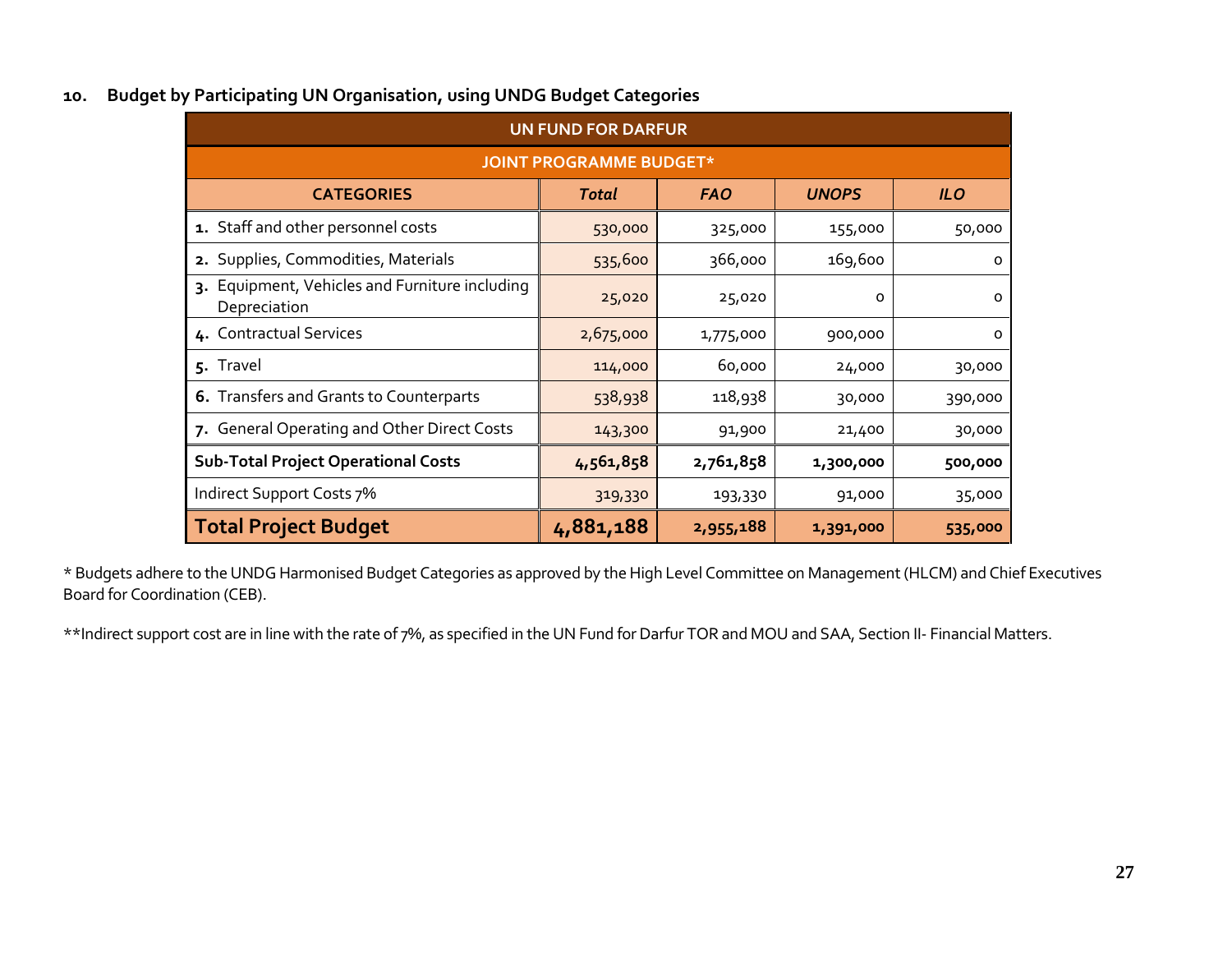### **Annex I: Water facilities to be constructed and rehabilitated in Darfur**

The below list of water points is a tentative list that requires further validation during the first two months of the inception phase. The project is intending to carry out rigorous surveys to validate the topography, hydrology, social, environmental and economic data collected during the planning phase. Based on the final results of these surveys specific criteria will be developed in a consultative manner to select all or some of the specified sites or select other ones in their places. In close consultation with the relevant stakeholders the locations and the numbers of the water facilities mentioned below will be revisited to ensure that the selected sites are meeting the agreed upon criteria.

<span id="page-30-0"></span>

|                 | <b>Name and Type</b><br>of water point | Administrative<br><b>Unit</b> | <b>Locality</b> | <b>State</b>    | <b>Type of work</b> | <b>UN</b><br>agency |
|-----------------|----------------------------------------|-------------------------------|-----------------|-----------------|---------------------|---------------------|
| $\mathbf{1}$    |                                        | Darelsalam                    | Darelsalam      |                 |                     |                     |
| $\overline{2}$  |                                        | Darelsalam                    | Darelsalam      |                 |                     |                     |
| 3               |                                        | Wadaa                         | Kalimendo       | North           |                     |                     |
| 4               |                                        | <b>Tawila</b>                 | Tawila          | Darfur          |                     |                     |
|                 |                                        | <b>El Fashir Rural</b>        | El Fashir       |                 | Rehabilitation      | <b>FAO</b>          |
| $\frac{5}{6}$   |                                        | Wahia                         | Kutum           |                 |                     |                     |
| $\overline{7}$  |                                        | Habila Kanary                 | <b>Krenik</b>   |                 |                     |                     |
| 8               | <b>Hafir</b>                           | Hashaba                       | <b>Krenik</b>   | West            |                     |                     |
| 9               |                                        | Saraf Jedad                   | <b>Sirba</b>    | Darfur          |                     |                     |
| 10              |                                        | <b>Elban Jadeed</b>           | Geneina         |                 |                     |                     |
| 11              |                                        | Muhajeria                     | Yassin          |                 |                     |                     |
| 12 <sub>2</sub> |                                        | Elmelam                       | Elwihda         |                 |                     |                     |
| 13              |                                        | Menwashi                      | Merching        | South<br>Darfur |                     |                     |
| 14              |                                        | Abuajura                      | Alsalam         |                 |                     |                     |
| 15              |                                        | Thanydaleeba                  | Alsalam         |                 |                     |                     |

|                | <b>Name and Type</b><br>of water point | Quantity        | Administrative<br><b>Unit</b> | Locality  | <b>State</b>      | <b>Type of work</b> | <b>UN</b><br>agency |
|----------------|----------------------------------------|-----------------|-------------------------------|-----------|-------------------|---------------------|---------------------|
| $\mathbf{1}$   | Improved                               | 10 <sub>1</sub> | Kutum                         | Kutum     | North<br>Darfur   | Rehabilitation      | <b>FAO</b>          |
| $\overline{2}$ | shallow wells                          | 10 <sub>1</sub> | Um Dukhun                     | Um Dukhun | Central<br>Darfur |                     |                     |